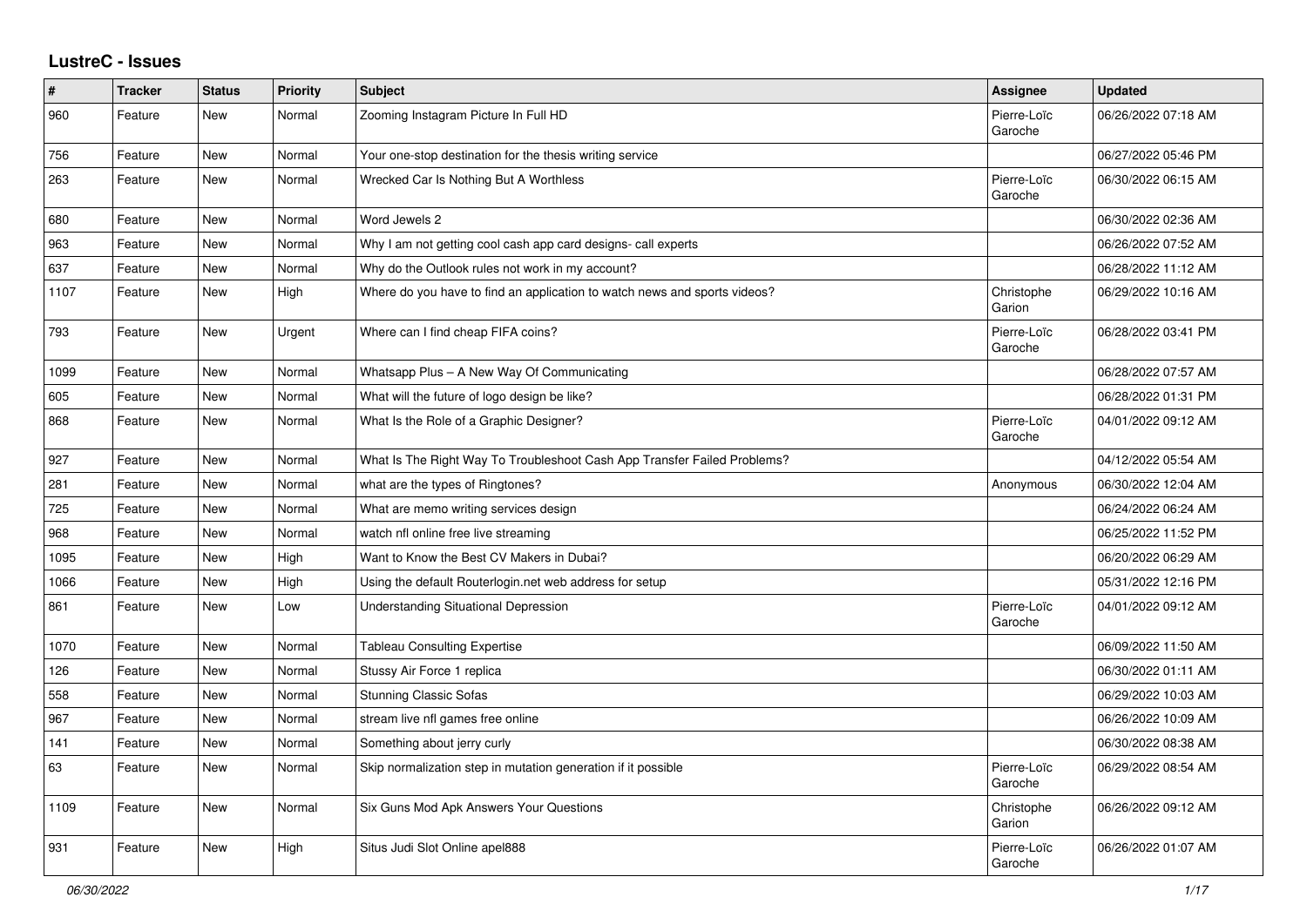| $\vert$ # | <b>Tracker</b> | <b>Status</b> | <b>Priority</b> | <b>Subject</b>                                                | <b>Assignee</b>        | <b>Updated</b>      |
|-----------|----------------|---------------|-----------------|---------------------------------------------------------------|------------------------|---------------------|
| 902       | Feature        | New           | Normal          | salo717                                                       |                        | 05/18/2022 10:35 AM |
| 794       | Feature        | New           | Normal          | Safe place to buy fifa coins                                  |                        | 06/28/2022 11:15 AM |
| 127       | Feature        | New           | Normal          | replica af1                                                   |                        | 04/01/2022 07:55 AM |
| 243       | Feature        | New           | Normal          | Reconstruir la pandilla de la mafia en Gangstar Vegas MOD APK |                        | 06/29/2022 12:33 PM |
| 207       | Feature        | <b>New</b>    | Low             | real estate lead conversion                                   |                        | 06/28/2022 06:09 PM |
| 552       | Feature        | New           | Normal          | Radio rfm and the benefits of radio rfm                       |                        | 06/29/2022 06:28 AM |
| 546       | Feature        | New           | Normal          | Quickbooks Error                                              |                        | 06/29/2022 09:42 AM |
| 173       | Feature        | New           | Normal          | private limited company registration                          |                        | 06/28/2022 09:51 PM |
| 648       | Feature        | New           | Normal          | <b>Plum Health Benefits</b>                                   |                        | 06/28/2022 06:02 PM |
| 606       | Feature        | New           | Normal          | Play unblocked cookie crush 3                                 | Pierre-Loïc<br>Garoche | 06/29/2022 01:42 AM |
| 172       | Feature        | <b>New</b>    | Normal          | pgdm colleges in bangalore                                    |                        | 06/23/2022 10:47 PM |
| 649       | Feature        | <b>New</b>    | Normal          | Pear Health Benefits                                          |                        | 06/28/2022 08:04 AM |
| 654       | Feature        | New           | Normal          | <b>Peach Health Benefits</b>                                  |                        | 06/28/2022 10:03 AM |
| 740       | Feature        | New           | Normal          | Online Thesis Help USA                                        |                        | 06/28/2022 08:25 PM |
| 848       | Feature        | New           | Normal          | <b>Online Classes Assistance</b>                              |                        | 04/01/2022 08:57 AM |
| 1056      | Feature        | New           | Normal          | <b>Online Class Issues</b>                                    |                        | 05/28/2022 12:44 AM |
| 681       | Feature        | <b>New</b>    | High            | Online Class                                                  |                        | 06/27/2022 07:20 AM |
| 669       | Feature        | New           | Normal          | Nursing Assignment Help                                       |                        | 06/28/2022 11:16 PM |
| 866       | Feature        | New           | Normal          | Northern Ireland Dissertation Writing Service                 | Pierre-Loïc<br>Garoche | 04/01/2022 09:12 AM |
| 277       | Feature        | <b>New</b>    | Normal          | Nike Dunks Replica                                            |                        | 04/01/2022 08:19 AM |
| 276       | Feature        | <b>New</b>    | Normal          | Nike Dunks Replica                                            |                        | 04/01/2022 08:19 AM |
| 572       | Feature        | New           | Normal          | New features of WhatsApp Plus on Android phones               | Pierre-Loïc<br>Garoche | 06/29/2022 04:10 PM |
| 204       | Feature        | New           | Normal          | New Car Tyres                                                 |                        | 04/01/2022 08:40 AM |
| 894       | Feature        | New           | Normal          | Need phd dissertation help in UK                              |                        | 05/30/2022 12:29 PM |
| 527       | Feature        | <b>New</b>    | Normal          | My Teachers                                                   |                        | 06/30/2022 07:03 AM |
| 665       | Feature        | New           | Normal          | Look for a dedicated help with finance assignment             |                        | 06/27/2022 11:10 PM |
| 171       | Feature        | New           | Normal          | loan management system                                        |                        | 06/28/2022 08:24 PM |
| 151       | Feature        | New           | Normal          | Law Essay Writing Service - Assignments Planet                |                        | 06/29/2022 06:45 PM |
| 779       | Feature        | New           | Normal          | Latest Whatsapp groups for Teens                              | Pierre-Loïc<br>Garoche | 06/27/2022 08:15 PM |
| 904       | Feature        | New           | Normal          | Laora seeck                                                   |                        | 04/20/2022 11:54 AM |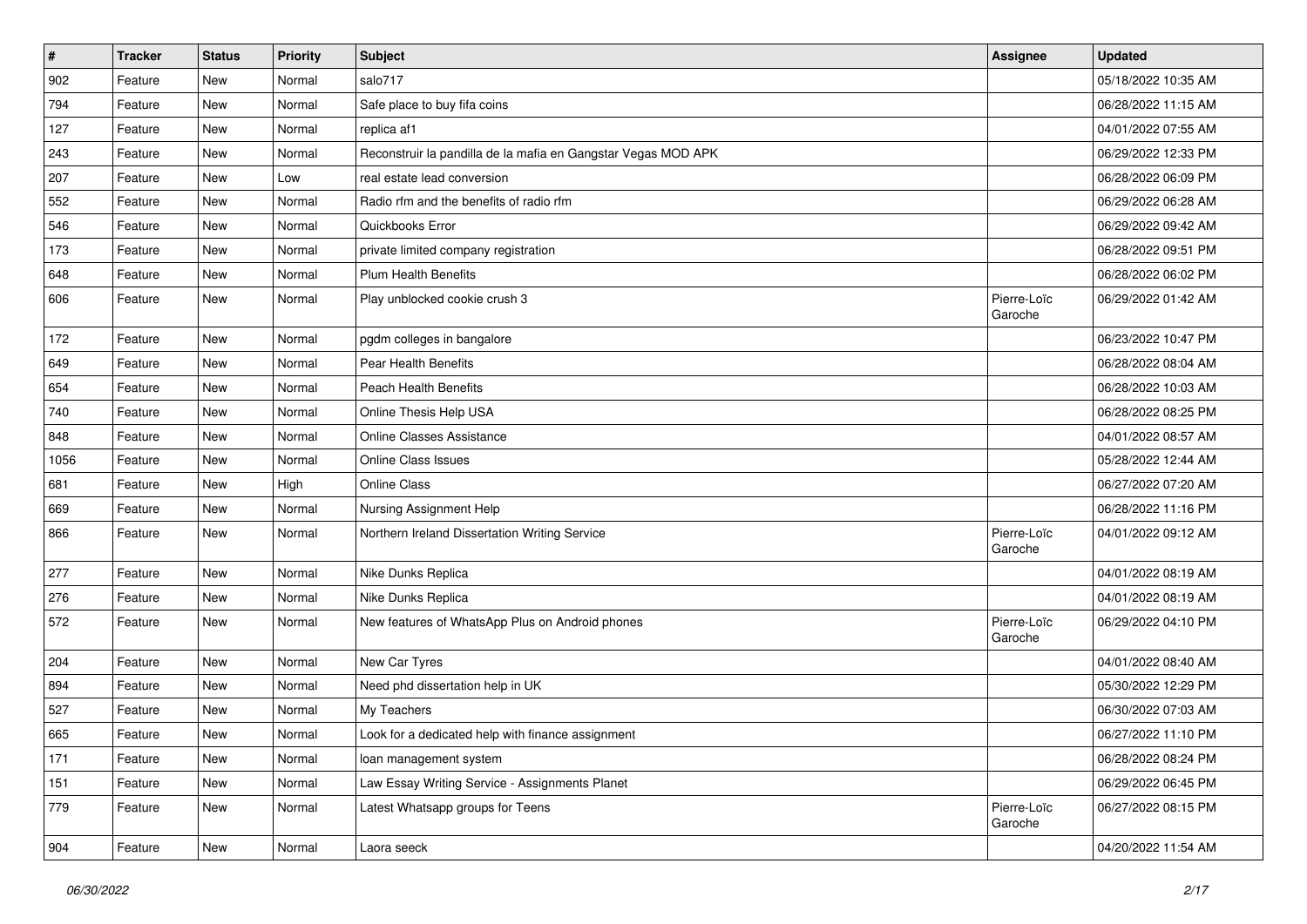| $\vert$ # | <b>Tracker</b> | <b>Status</b> | <b>Priority</b> | Subject                                                                   | Assignee               | <b>Updated</b>                       |
|-----------|----------------|---------------|-----------------|---------------------------------------------------------------------------|------------------------|--------------------------------------|
| 803       | Feature        | New           | High            | Ketamine Online Store                                                     | Pierre-Loïc<br>Garoche | 06/29/2022 04:38 PM                  |
| 240       | Feature        | <b>New</b>    | Normal          | Juego interesante de Dragon Ball Legends MOD APK                          |                        | 06/28/2022 02:55 PM                  |
| 1049      | Feature        | New           | Normal          | IT Software Company In Delhi                                              |                        | 05/27/2022 05:24 AM                  |
| 478       | Feature        | New           | Normal          | Is it safe to install third-party WhatsApp GB?                            |                        | 06/30/2022 04:23 AM                  |
| 224       | Feature        | New           | Normal          | Instant Personal Loan                                                     | Pierre-Loïc<br>Garoche | 06/28/2022 04:40 PM                  |
| 846       | Feature        | New           | Normal          | ij.start canon                                                            |                        | 04/01/2022 08:58 AM                  |
| 237       | Feature        | New           | Normal          | HP Printer Assistant Software   Download & Install HP Assistant           |                        | 06/29/2022 09:37 PM                  |
| 810       | Feature        | New           | Normal          | how to remove viruses from a phone                                        |                        | 06/28/2022 11:13 AM                  |
| 693       | Feature        | New           | Normal          | How To Get My Money Back From The Cash App To Your Wallet?                |                        | 06/28/2022 06:38 PM                  |
| 241       | Feature        | New           | Normal          | How to get a complete solution of Big Ideas Math Answers?                 |                        | 04/01/2022 08:15 AM                  |
| 608       | Feature        | New           | Normal          | How To Do Hotmail Password Reset Without Phone Number?                    |                        | 06/28/2022 07:39 AM                  |
| 229       | Feature        | New           | Normal          | How To Delete Cash App Account? - Check Out the Steps In Detail           |                        | 06/28/2022 07:06 PM                  |
| 212       | Feature        | New           | Normal          | How good is the market for gaming mobile apps at the moment?              |                        | 05/17/2022 11:09 AM                  |
| 594       | Feature        | New           | Normal          | How does research proposal help online make it easy for me?               |                        | 06/28/2022 08:23 PM                  |
| 919       | Feature        | New           | Normal          | How can I check my Cash App card balance by dialing a number?             |                        | 04/10/2022 09:07 AM                  |
| 186       | Feature        | <b>New</b>    | Normal          | homoeobazaar                                                              |                        | 06/28/2022 04:29 PM                  |
| 180       | Feature        | New           | Normal          | homoeobazaar                                                              |                        | 06/30/2022 12:17 AM                  |
| 177       | Feature        | New           | Normal          | HD lace silky straight human hair wig                                     |                        | 04/01/2022 08:41 AM                  |
| 901       | Feature        | New           | Normal          | good game ever                                                            |                        | 06/30/2022 01:50 AM                  |
| 900       | Feature        | New           | Normal          | good game ever                                                            |                        | 04/02/2022 11:59 AM                  |
| 903       | Feature        | <b>New</b>    | Normal          | Good game                                                                 |                        | 04/11/2022 08:39 AM                  |
| 806       | Feature        | New           | Normal          | Go everywhere thanks to mapquest driving directions                       |                        | 06/29/2022 07:38 AM                  |
| 543       | Feature        | New           | Normal          | Get tech assistance with customer support on ATT Yahoo email login issue. |                        | 06/24/2022 05:08 PM                  |
| 683       | Feature        | New           | Normal          | Game creation                                                             |                        | 06/28/2022 09:51 PM                  |
| 973       | Feature        | New           | Normal          | Free NFL Streaming Sites                                                  |                        | 06/28/2022 06:27 AM                  |
| 1100      | Feature        | New           | Low             | <b>Food Products</b>                                                      | Pierre-Loïc<br>Garoche | 06/28/2022 09:40 AM                  |
| 1017      | Feature        | New           | Normal          | fleeing the complex                                                       |                        | Hamza Bourbouh   05/13/2022 06:33 AM |
| 214       | Feature        | <b>New</b>    | Normal          | Five Christmas Apps For Apple Users                                       |                        | 06/29/2022 11:50 PM                  |
| 511       | Feature        | New           | Normal          | Fashion                                                                   | Anonymous              | 06/27/2022 12:17 AM                  |
| 510       | Feature        | New           | Normal          | Fashion                                                                   | Anonymous              | 06/29/2022 11:10 PM                  |
| 509       | Feature        | New           | Normal          | Fashion                                                                   | Anonymous              | 06/29/2022 11:19 AM                  |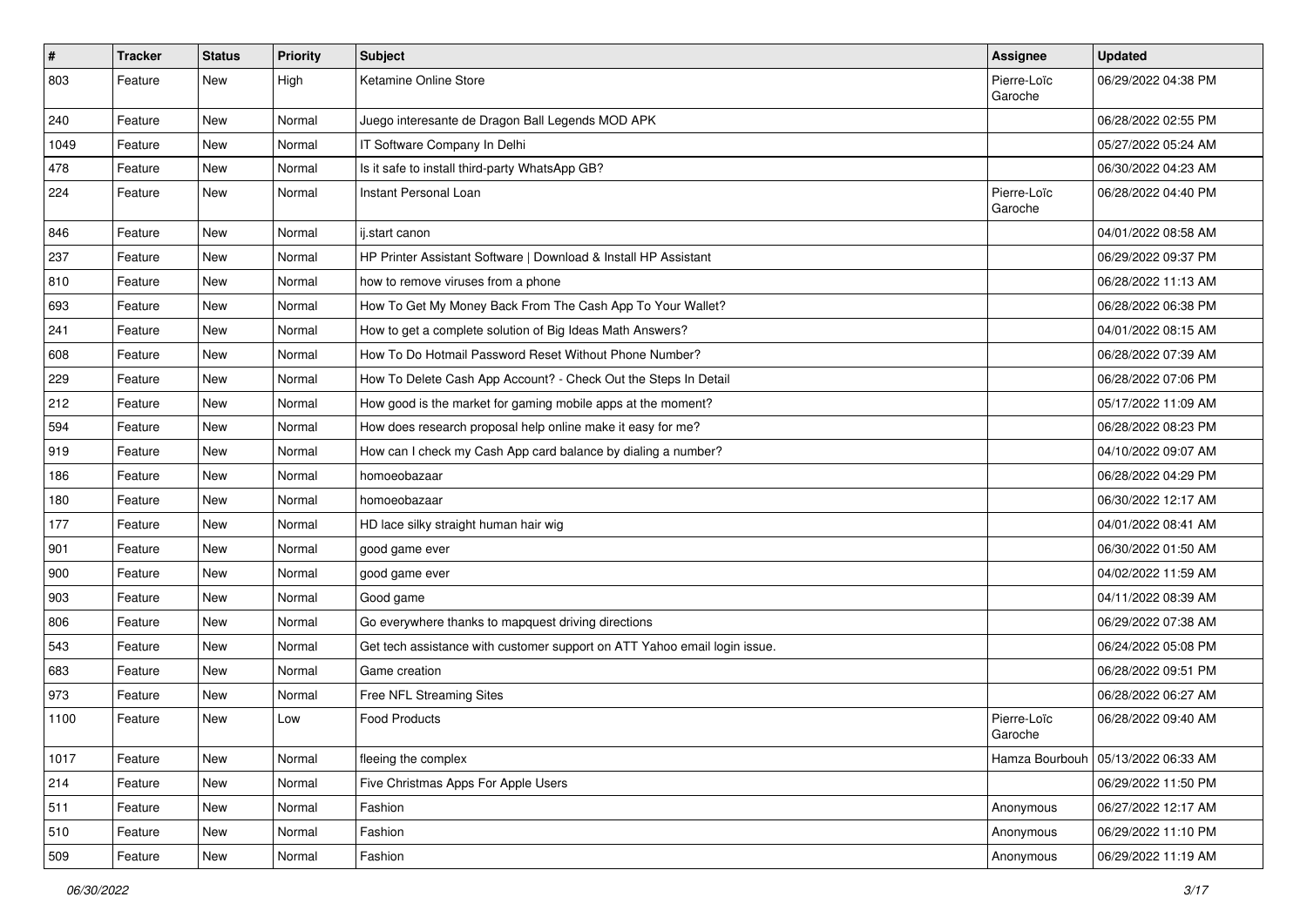| $\vert$ # | <b>Tracker</b> | <b>Status</b> | <b>Priority</b> | <b>Subject</b>                                                       | <b>Assignee</b>        | <b>Updated</b>      |
|-----------|----------------|---------------|-----------------|----------------------------------------------------------------------|------------------------|---------------------|
| 272       | Feature        | New           | Normal          | Fashion                                                              |                        | 06/27/2022 03:53 PM |
| 271       | Feature        | New           | Normal          | Fashion                                                              |                        | 06/28/2022 06:41 PM |
| 877       | Feature        | New           | Normal          | <b>Exness Broker Review</b>                                          |                        | 04/01/2022 09:12 AM |
| 220       | Feature        | New           | Normal          | essay writing services                                               |                        | 06/26/2022 04:55 PM |
| 1075      | Feature        | New           | Low             | Enjoy Free Services Of Toomics Mod APK For Android                   |                        | 06/03/2022 10:00 AM |
| 1081      | Feature        | New           | Normal          | drift boss- the best driftitng game                                  |                        | 06/15/2022 05:56 AM |
| 174       | Feature        | New           | Normal          | Digital Marketing Philadelphia                                       |                        | 06/28/2022 11:34 AM |
| 242       | Feature        | New           | Normal          | Descripción de Torque Pro MOD APK para Android                       |                        | 06/28/2022 01:14 AM |
| 578       | Feature        | New           | High            | Derrick Gore                                                         | Pierre-Loïc<br>Garoche | 06/29/2022 06:45 PM |
| 1085      | Feature        | New           | Normal          | dcvghdcc asgdvgd dveduqwv ajdhvwd                                    |                        | 06/09/2022 03:46 PM |
| 994       | Feature        | New           | Normal          | Cricut.com/setup                                                     |                        | 06/26/2022 02:00 AM |
| 647       | Feature        | New           | Normal          | <b>Cranberry Health Benefits</b>                                     |                        | 06/28/2022 02:47 PM |
| 698       | Feature        | New           | Normal          | Connect with cash app representative to ask about cash app flip scam |                        | 06/26/2022 11:24 AM |
| 646       | Feature        | New           | Normal          | Collaborative Research Group                                         |                        | 06/29/2022 09:46 AM |
| 521       | Feature        | New           | Normal          | Check out the Cash app Card balance for an overdraft.                | Pierre-Loïc<br>Garoche | 06/29/2022 02:34 PM |
| 610       | Feature        | New           | Normal          | CheapestMedsShop 100% Safe Medicines Online in USA UK & AUS.         |                        | 06/28/2022 09:42 AM |
| 575       | Feature        | New           | Low             | cheap jordan replicas for sale                                       | Pierre-Loïc<br>Garoche | 06/30/2022 04:48 AM |
| 493       | Feature        | New           | High            | chainsaw dance                                                       |                        | 06/30/2022 04:35 AM |
| 944       | Feature        | New           | Normal          | Canon.com/ijsetup                                                    |                        | 06/27/2022 09:46 AM |
| 847       | Feature        | New           | Normal          | Canon.com/ijsetup                                                    |                        | 04/01/2022 09:08 AM |
| 845       | Feature        | New           | Normal          | canon.com/ijsetup                                                    |                        | 04/01/2022 08:58 AM |
| 813       | Feature        | New           | Normal          | Canon.com/ijsetup                                                    |                        | 06/28/2022 05:15 PM |
| 812       | Feature        | New           | Normal          | canon.com/ijsetup                                                    |                        | 06/29/2022 06:04 AM |
| 522       | Feature        | New           | Normal          | Can You Check App Limits, If Cash app won't let me send money?       |                        | 06/29/2022 09:36 PM |
| 611       | Feature        | New           | Normal          | Buy All Modafinil & Armodafinil Tablets @Buy Modafinil US            |                        | 06/28/2022 10:53 AM |
| 557       | Feature        | New           | Normal          | Business Law Assignment Help                                         |                        | 06/29/2022 01:12 PM |
| 1050      | Feature        | New           | Normal          | Best Smart Phone Repair in Delhi                                     |                        | 05/25/2022 10:33 AM |
| 879       | Feature        | New           | Normal          | Best Garage Door Repair in Massachusetts                             |                        | 04/01/2022 09:16 AM |
| 255       | Feature        | New           | Normal          | best doctor for psoriasis                                            |                        | 06/30/2022 08:58 AM |
| 545       | Feature        | New           | Normal          | <b>Best Canvas Print Company</b>                                     |                        | 06/28/2022 01:08 PM |
| 254       | Feature        | New           | Normal          | best ayurvedic treatment for psoriasis                               |                        | 04/01/2022 08:13 AM |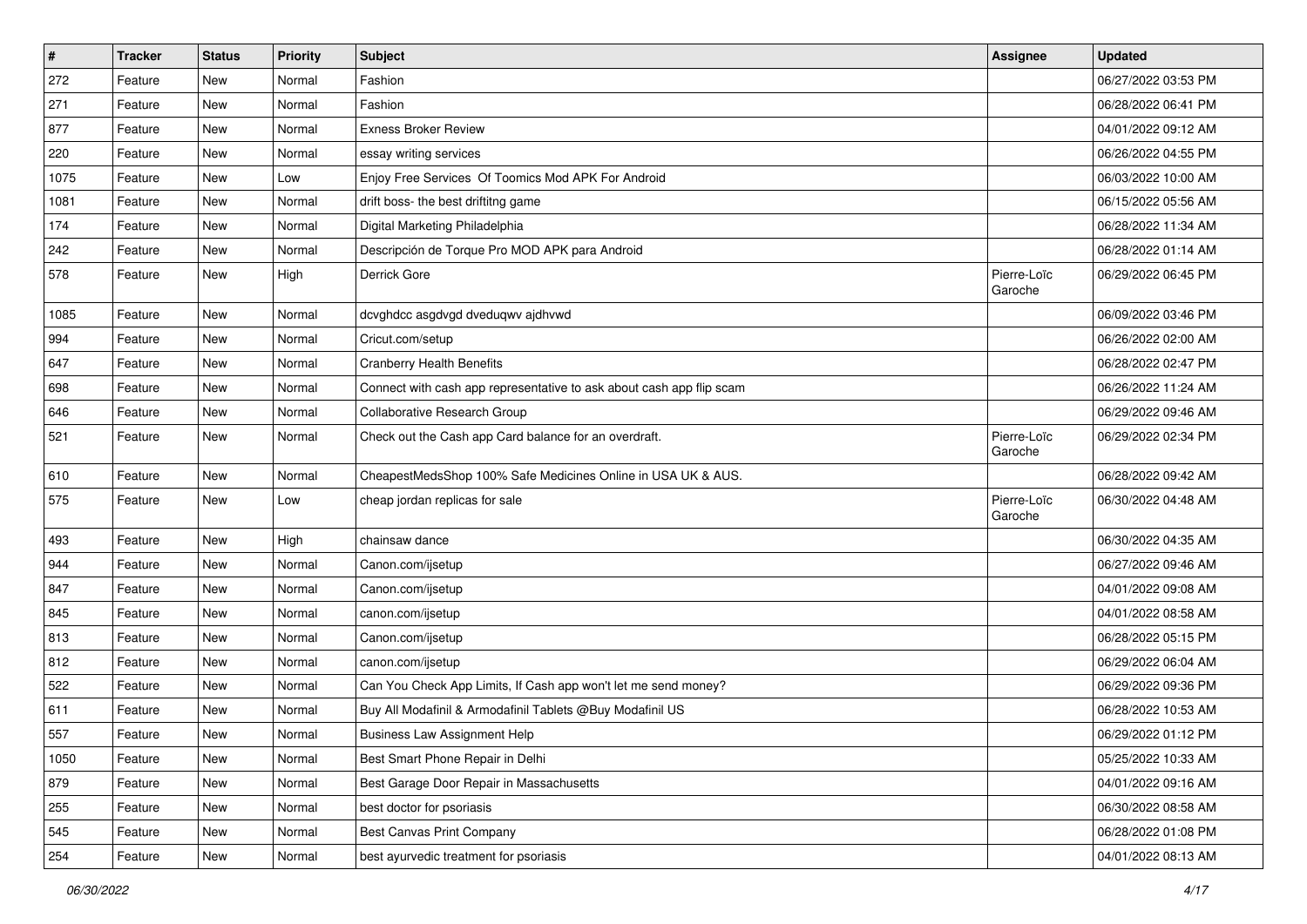| $\vert$ # | <b>Tracker</b> | <b>Status</b> | <b>Priority</b> | Subject                                                         | Assignee               | <b>Updated</b>      |
|-----------|----------------|---------------|-----------------|-----------------------------------------------------------------|------------------------|---------------------|
| 216       | Feature        | <b>New</b>    | High            | Barry Keoghan                                                   | Pierre-Loïc<br>Garoche | 06/29/2022 08:05 AM |
| 491       | Feature        | <b>New</b>    | Normal          | Automatically download and paste Reddit wallpapers into Windows |                        | 06/29/2022 04:55 PM |
| 899       | Feature        | <b>New</b>    | Normal          | Application of Optical Fiber Gyroscope                          | Christophe<br>Garion   | 04/02/2022 11:23 AM |
| 896       | Feature        | <b>New</b>    | Normal          | Application of North Finder in Mining Industry                  | Xavier Thirioux        | 04/01/2022 09:49 AM |
| 476       | Feature        | <b>New</b>    | High            | <b>American Airlines Reservations</b>                           |                        | 06/26/2022 04:14 AM |
| 175       | Feature        | <b>New</b>    | Normal          | All About Cash App Transfer Fail Problems                       |                        | 06/29/2022 11:47 PM |
| 142       | Feature        | <b>New</b>    | Normal          | About ashimary hair                                             |                        | 06/29/2022 07:17 PM |
| 1037      | Feature        | New           | Normal          | 1p Isd                                                          | Christophe<br>Garion   | 05/19/2022 05:25 AM |
| 995       | Feature        | <b>New</b>    | Normal          | "ij.start canon                                                 |                        | 06/27/2022 01:29 PM |
| 170       | Feature        | New           | Normal          | top mba colleges in bangalore                                   |                        | 06/28/2022 10:55 AM |
| 824       | Feature        | <b>New</b>    | Normal          | How to watch Fox News on my Smart TV or similar devices?        | Pierre-Loïc<br>Garoche | 06/27/2022 08:32 PM |
| 823       | Feature        | <b>New</b>    | Normal          | How much does Disney Plus cost?                                 | Pierre-Loïc<br>Garoche | 06/27/2022 04:05 AM |
| 499       | Feature        | <b>New</b>    | Normal          | Discover The Premium Features Of Spotify Mod Apk                |                        | 06/30/2022 04:57 AM |
| 148       | <b>Bug</b>     | <b>New</b>    | Normal          | zxZdfg                                                          |                        | 04/01/2022 08:01 AM |
| 588       | Bug            | New           | Normal          | YouTube Vanced Apk Manager App - Como instalá-lo                |                        | 06/28/2022 10:56 PM |
| 685       | <b>Bug</b>     | New           | Low             | youtube thumbnail downloader                                    | Pierre-Loïc<br>Garoche | 06/28/2022 04:26 AM |
| 503       | Bug            | New           | Normal          | Youtube Premium Apk free download for Android                   |                        | 06/30/2022 09:20 AM |
| 1004      | Bug            | New           | Normal          | you get to pinch and drag a man with a very flexible face       |                        | 05/10/2022 10:59 AM |
| 147       | Bug            | New           | Normal          | xzxgfufi                                                        |                        | 04/01/2022 07:54 AM |
| 554       | <b>Bug</b>     | New           | Normal          | XvideoStudio Video Editor APK Free Download on TechToDown       |                        | 06/29/2022 11:31 AM |
| 121       | Bug            | New           | Normal          | xgfhjmghtm                                                      |                        | 04/01/2022 07:56 AM |
| 159       | Bug            | New           | Normal          | xfguih njgkh                                                    |                        | 06/28/2022 04:45 PM |
| 129       | Bug            | New           | Normal          | xcvgbgh                                                         |                        | 06/28/2022 11:10 AM |
| 506       | <b>Bug</b>     | New           | Normal          | www.trendmicro.com/activate                                     |                        | 06/30/2022 08:44 AM |
| 505       | Bug            | <b>New</b>    | Normal          | www.trendmicro.com/activate                                     |                        | 06/30/2022 08:02 AM |
| 705       | <b>Bug</b>     | New           | Normal          | wuxiaworld                                                      |                        | 06/29/2022 11:42 PM |
| 245       | <b>Bug</b>     | New           | Normal          | Write My Essay For Me Cheap                                     |                        | 06/29/2022 04:10 AM |
| 829       | <b>Bug</b>     | New           | Normal          | Write My Dissertation For Me UK                                 | Pierre-Loïc<br>Garoche | 06/26/2022 04:13 AM |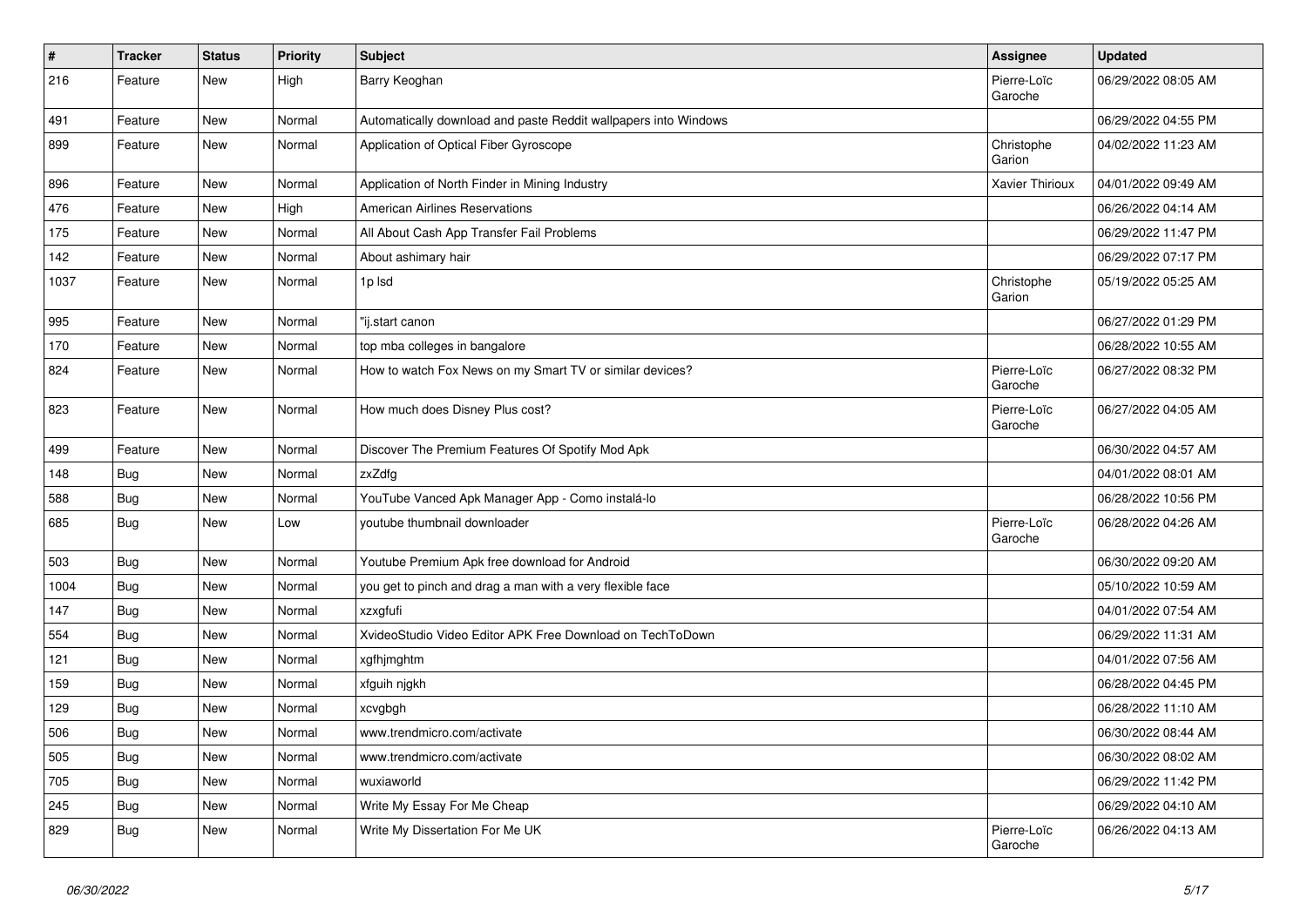| $\#$ | <b>Tracker</b> | <b>Status</b> | <b>Priority</b> | <b>Subject</b>                                                             | Assignee               | <b>Updated</b>      |
|------|----------------|---------------|-----------------|----------------------------------------------------------------------------|------------------------|---------------------|
| 938  | <b>Bug</b>     | <b>New</b>    | Normal          | Would you like to have your own ringtone                                   | Christophe<br>Garion   | 06/26/2022 09:54 PM |
| 699  | <b>Bug</b>     | New           | Normal          | Would you be able to utilize Cash App Twitch?                              |                        | 06/30/2022 04:55 AM |
| 914  | Bug            | New           | Normal          | Wordle: how to play fashion games for free?                                |                        | 04/07/2022 08:30 AM |
| 1027 | Bug            | <b>New</b>    | Normal          | Word hurdle: Viral and Fun Online Game                                     |                        | 06/25/2022 06:13 PM |
| 679  | <b>Bug</b>     | New           | Normal          | Word Finder helps you to play word games better                            |                        | 04/01/2022 09:34 AM |
| 134  | Bug            | <b>New</b>    | Normal          | wisegolfers                                                                |                        | 06/29/2022 06:38 AM |
| 306  | <b>Bug</b>     | New           | Normal          | Window Tinting Services in Norcross GA                                     |                        | 04/01/2022 07:19 AM |
| 296  | Bug            | <b>New</b>    | Normal          | Window Tinting Services in Jonesboro GA                                    |                        | 04/01/2022 07:21 AM |
| 728  | Bug            | <b>New</b>    | Normal          | Will Cash App refund money if scammed? Hitches With Optimum Ease           |                        | 06/26/2022 06:15 AM |
| 538  | <b>Bug</b>     | New           | Normal          | Will cash app refund money if scammed quickly?                             |                        | 06/27/2022 10:25 AM |
| 878  | <b>Bug</b>     | <b>New</b>    | Normal          | Wie ist instazoom hilfreich beim Herunterladen von Instagram-Profilbildern |                        | 04/08/2022 09:28 PM |
| 776  | Bug            | New           | Normal          | Wibargain                                                                  |                        | 06/28/2022 01:57 PM |
| 587  | Bug            | <b>New</b>    | Normal          | Why Picsart Pro Offers Great Features                                      |                        | 06/29/2022 10:06 AM |
| 701  | Bug            | <b>New</b>    | Normal          | Why Law Essay Helper UK is Necessary?                                      |                        | 06/29/2022 06:29 PM |
| 922  | Bug            | New           | Normal          | Why Is The Need For Assignment Writing Services?                           |                        | 06/29/2022 06:48 PM |
| 757  | Bug            | <b>New</b>    | Normal          | Why Is Issue of Car Maintenance so Famous for the Consumers?               |                        | 04/01/2022 09:01 AM |
| 540  | Bug            | New           | Normal          | Why Haven't I Received My Cash App Card? Can I get t the reasons behind it |                        | 06/29/2022 09:42 AM |
| 884  | Bug            | New           | Normal          | Why do Subway Surfers popular                                              |                        | 04/01/2022 09:16 AM |
| 880  | Bug            | <b>New</b>    | Normal          | Why do Subway Surfers popular                                              |                        | 04/01/2022 09:16 AM |
| 551  | Bug            | New           | Normal          | Why Do Students Need Online Best Dissertation Writing Services?            |                        | 06/29/2022 06:30 PM |
| 713  | Bug            | <b>New</b>    | High            | Why Cupcake 2048 is a addictive game?                                      | Pierre-Loïc<br>Garoche | 04/01/2022 09:34 AM |
| 208  | Bug            | <b>New</b>    | Normal          | Why Cash app won't let me send money if scammed?                           |                        | 04/01/2022 08:54 AM |
| 188  | Bug            | <b>New</b>    | Normal          | Why are university students buying assignments online?                     | Pierre-Loïc<br>Garoche | 06/30/2022 09:21 AM |
| 707  | Bug            | <b>New</b>    | Normal          | Why Accounting Assignments Are Beneficial For The Students?                | Pierre-Loïc<br>Garoche | 06/30/2022 01:06 AM |
| 1008 | <b>Bug</b>     | New           | Normal          | Who was the first black woman to anchor a newscast?                        |                        | 05/10/2022 03:13 PM |
| 802  | <b>Bug</b>     | New           | Normal          | Who Is an ETL Engineer                                                     |                        | 06/28/2022 02:03 AM |
| 801  | Bug            | New           | Normal          | Who Is an ETL Engineer                                                     |                        | 06/27/2022 12:25 PM |
| 800  | Bug            | New           | Normal          | Who Is an ETL Engineer                                                     |                        | 06/29/2022 08:54 AM |
| 799  | Bug            | New           | Normal          | Who Is an ETL Engineer                                                     |                        | 06/29/2022 07:36 PM |
| 798  | <b>Bug</b>     | New           | Normal          | Who Is an ETL Engineer                                                     |                        | 06/29/2022 02:44 AM |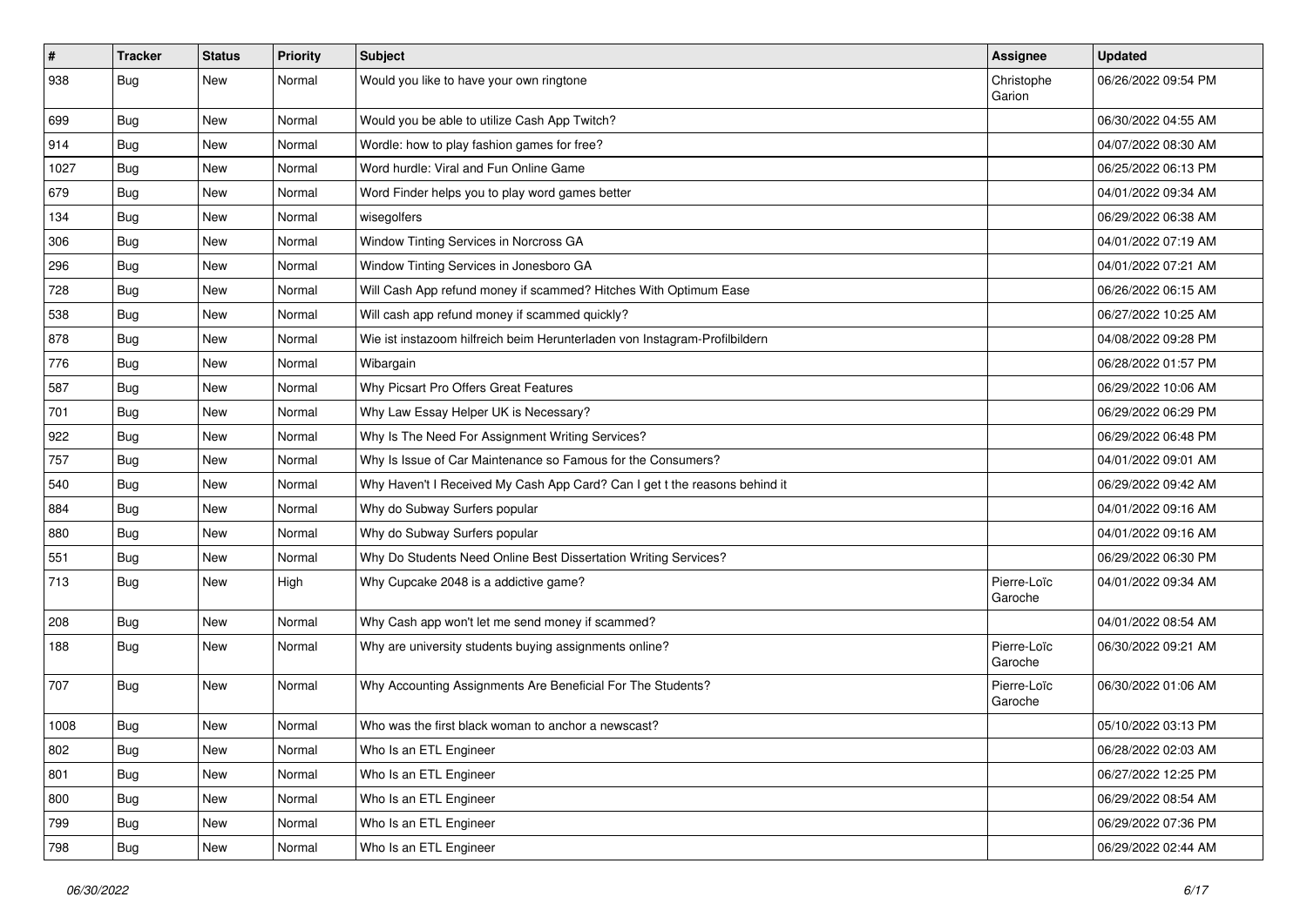| $\sharp$ | <b>Tracker</b> | <b>Status</b> | <b>Priority</b> | Subject                                                                       | Assignee               | <b>Updated</b>      |
|----------|----------------|---------------|-----------------|-------------------------------------------------------------------------------|------------------------|---------------------|
| 1123     | <b>Bug</b>     | New           | Normal          | Where To Watch FIFA World Cup 2022                                            |                        | 06/24/2022 03:51 AM |
| 920      | Bug            | <b>New</b>    | Normal          | Where I Can Get Essay Writing Services?                                       |                        | 04/11/2022 08:35 AM |
| 768      | <b>Bug</b>     | New           | Normal          | Where can you buy best jackets online?                                        |                        | 06/26/2022 01:50 PM |
| 300      | Bug            | New           | Normal          | Wheels Powder Coating Services in Norcross GA                                 |                        | 04/15/2022 01:45 PM |
| 223      | <b>Bug</b>     | <b>New</b>    | Normal          | WhatsApp Plus: Download, Update and Themes                                    |                        | 06/03/2022 08:07 PM |
| 560      | Bug            | New           | Normal          | Whatsapp Aero - Make Your Phone Auto Connect                                  |                        | 04/01/2022 09:28 AM |
| 1094     | Bug            | New           | Normal          | What time does direct deposit hit Cash App?                                   |                        | 06/14/2022 03:27 PM |
| 1125     | Bug            | New           | Normal          | What is Wordscapes?                                                           |                        | 06/24/2022 09:05 AM |
| 1043     | <b>Bug</b>     | New           | Normal          | What Is The Right Way To Troubleshoot Cash App Transfer Failed Problems?      |                        | 05/25/2022 01:16 PM |
| 523      | Bug            | New           | Normal          | What Is The Right Google Account Recovery Aid To Regain Account Access?       | Pierre-Loïc<br>Garoche | 06/30/2022 07:01 AM |
| 836      | Bug            | New           | Normal          | What Is The Required Amount To Pay As Cash App Clearance Fee?                 |                        | 04/01/2022 09:00 AM |
| 636      | <b>Bug</b>     | New           | Normal          | What is the most popular furniture color?                                     |                        | 06/25/2022 04:57 PM |
| 520      | Bug            | New           | Normal          | What Is The Major Role Of Cash.app/Help and Support Page?                     |                        | 06/29/2022 08:57 PM |
| 569      | <b>Bug</b>     | New           | Normal          | What is the incoming and outgoing mail server for Outlook IMAP settings?      | Pierre-Loïc<br>Garoche | 06/28/2022 07:38 PM |
| 570      | Bug            | New           | Normal          | What is Sutton bank cash app customer service phone number?                   | Pierre-Loïc<br>Garoche | 06/28/2022 03:09 PM |
| 580      | <b>Bug</b>     | New           | High            | What is Narrative Essay?                                                      | Christophe<br>Garion   | 06/26/2022 04:49 PM |
| 1105     | Bug            | <b>New</b>    | High            | What is Mahjong online?                                                       |                        | 06/28/2022 03:47 AM |
| 496      | Bug            | New           | Normal          | What is Live NetTV?                                                           |                        | 06/30/2022 06:44 AM |
| 761      | Bug            | New           | Normal          | What is it about basketball that makes it so popular in the United States?    | Corentin<br>Lauverjat  | 06/29/2022 06:51 AM |
| 792      | Bug            | <b>New</b>    | Normal          | What is Google Camera Mod?                                                    |                        | 06/27/2022 10:20 AM |
| 853      | <b>Bug</b>     | New           | Normal          | what is dr laser                                                              |                        | 04/01/2022 09:13 AM |
| 585      | <b>Bug</b>     | New           | Normal          | What is cash app help number?                                                 |                        | 06/26/2022 06:21 PM |
| 764      | Bug            | New           | Normal          | What is available to see what I can watch HBO Max?                            |                        | 06/29/2022 08:50 PM |
| 279      | Bug            | <b>New</b>    | High            | What is an essential feature of an internal communications app?               |                        | 06/30/2022 08:43 AM |
| 667      | Bug            | New           | Normal          | What Is a Ringtone?                                                           |                        | 06/29/2022 12:34 AM |
| 477      | <b>Bug</b>     | New           | Normal          | What Does Online Coupon Mean?                                                 |                        | 06/28/2022 06:40 PM |
| 1112     | Bug            | New           | Normal          | What Cash App Policy Says If Random Person Sent Me Money On Cash App?         |                        | 06/27/2022 02:39 AM |
| 1078     | <b>Bug</b>     | New           | Normal          | What Bank Is Cash App On Plaid? Find Clarity And Assistance                   |                        | 06/15/2022 11:56 AM |
| 1010     | Bug            | New           | Normal          | what are the requirements to borrow money from cash app ? cash app borrow app | Pierre-Loïc<br>Garoche | 05/11/2022 09:29 AM |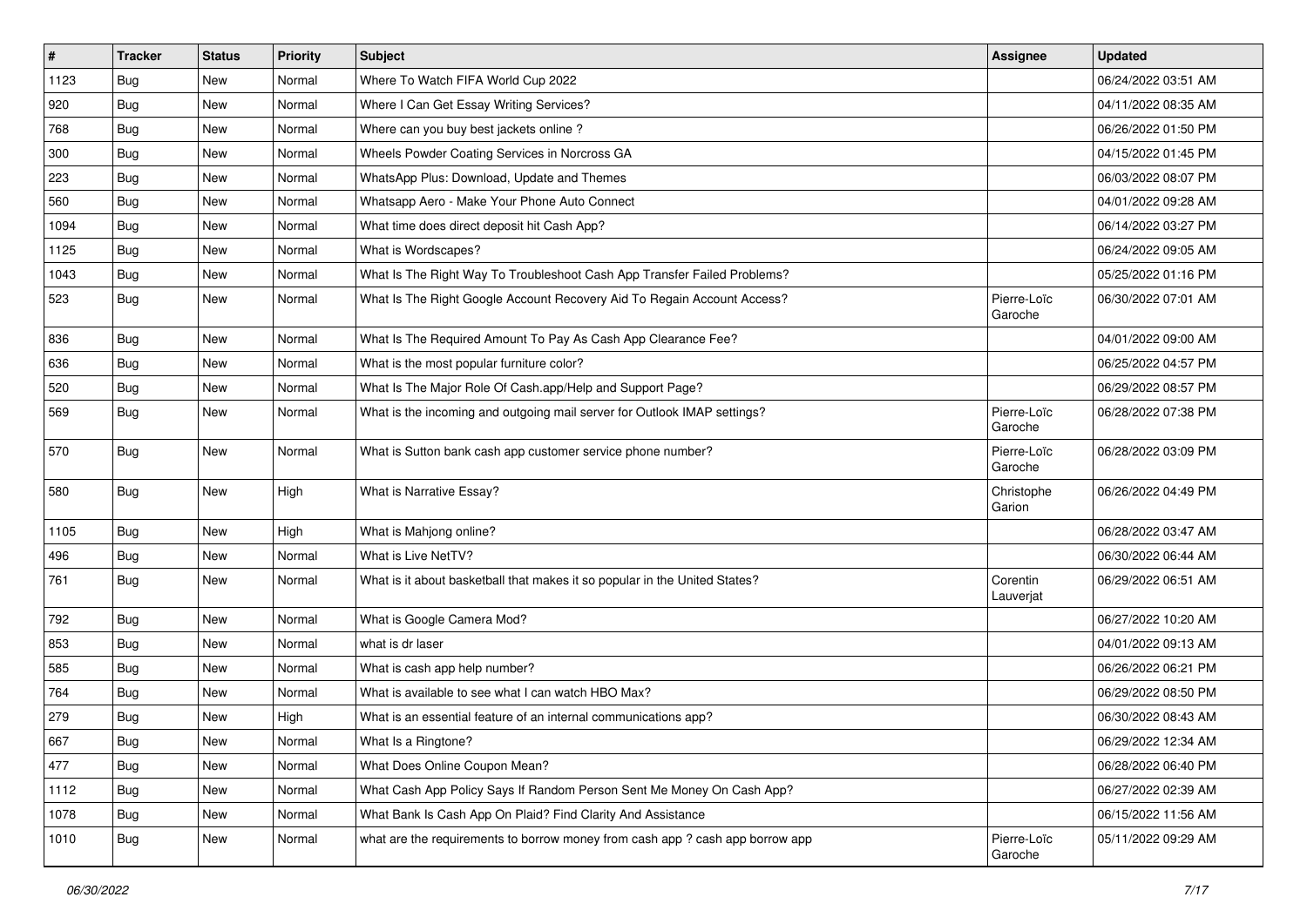| $\pmb{\#}$ | <b>Tracker</b> | <b>Status</b> | <b>Priority</b> | <b>Subject</b>                                                  | Assignee              | <b>Updated</b>      |
|------------|----------------|---------------|-----------------|-----------------------------------------------------------------|-----------------------|---------------------|
| 675        | <b>Bug</b>     | New           | Normal          | What Are Smart Tactics To Fix Cash App Transfer Failed Hurdles? |                       | 06/27/2022 09:51 AM |
| 559        | Bug            | <b>New</b>    | High            | What Are Permission For Applications like Facebook Sending MMS? |                       | 06/29/2022 01:15 PM |
| 857        | Bug            | New           | Normal          | Welcome to the world of classic retro games                     |                       | 04/01/2022 09:13 AM |
| 686        | <b>Bug</b>     | <b>New</b>    | Normal          | Welcome To The Most Demandable Mahipalpur Escorts Agency        |                       | 06/27/2022 03:45 PM |
| 548        | <b>Bug</b>     | <b>New</b>    | Normal          | Web N Logo Design                                               |                       | 06/28/2022 08:24 AM |
| 542        | <b>Bug</b>     | New           | Normal          | Web N Logo Design                                               |                       | 06/29/2022 11:42 AM |
| 260        | Bug            | <b>New</b>    | Normal          | Web Design Services Near Me                                     |                       | 06/26/2022 11:55 AM |
| 555        | Bug            | New           | Normal          | web design development in hyderabad                             |                       | 06/29/2022 09:50 PM |
| 264        | Bug            | <b>New</b>    | Normal          | We Buy Your Unwanted Car                                        | Corentin<br>Lauverjat | 06/29/2022 05:36 PM |
| 658        | Bug            | New           | Normal          | Watermelon Nutrition Facts And Health Benefits                  |                       | 06/29/2022 06:46 PM |
| 314        | Bug            | <b>New</b>    | Normal          | Water Extraction Services in Virginia Beach VA                  |                       | 04/01/2022 07:25 AM |
| 313        | Bug            | <b>New</b>    | Normal          | Water Extraction Services in Virginia Beach VA                  |                       | 06/23/2022 02:14 AM |
| 331        | <b>Bug</b>     | New           | Normal          | Water Extraction Services in Norfolk VA                         |                       | 06/30/2022 05:51 AM |
| 346        | Bug            | <b>New</b>    | Normal          | Water Extraction Services in Chesapeake VA                      |                       | 04/01/2022 07:15 AM |
| 974        | Bug            | New           | Normal          | Watch NCAA Football Live Streaming Free                         |                       | 06/26/2022 05:33 PM |
| 969        | Bug            | <b>New</b>    | Normal          | Watch NCAA Football Live Match Free                             |                       | 06/28/2022 01:31 PM |
| 584        | Bug            | <b>New</b>    | Normal          | Want the cash app customer service number to check balance?     |                       | 06/29/2022 01:00 AM |
| 1036       | Bug            | <b>New</b>    | Normal          | <b>VPS Material</b>                                             |                       | 05/18/2022 09:34 PM |
| 981        | Bug            | <b>New</b>    | Normal          | VidMate Mod APK                                                 |                       | 06/28/2022 11:24 AM |
| 620        | Bug            | <b>New</b>    | Normal          | Viagra Meds: Fastest & Quick Delivery On Your Doorstep - USA    |                       | 06/28/2022 04:33 AM |
| 607        | Bug            | <b>New</b>    | Normal          | Vex 5                                                           |                       | 06/27/2022 11:24 PM |
| 722        | Bug            | <b>New</b>    | Normal          | Vergrößern Sie Instagram-Fotos mit instazoom                    | Christophe<br>Garion  | 06/28/2022 07:21 AM |
| 292        | Bug            | <b>New</b>    | Normal          | Venmo to Cash App Transfer Of Money- Explore Here               |                       | 06/30/2022 06:59 AM |
| 1001       | Bug            | <b>New</b>    | Normal          | Venmo Keep Saying Error?                                        |                       | 06/27/2022 02:20 AM |
| 301        | <b>Bug</b>     | New           | Normal          | Vehicle Electronics Services in Norcross GA                     |                       | 04/01/2022 07:18 AM |
| 125        | Bug            | <b>New</b>    | Normal          | vbvnm                                                           |                       | 04/01/2022 07:55 AM |
| 624        | Bug            | New           | Normal          | Use go with the Driving Directions for your go                  |                       | 06/29/2022 05:22 PM |
| 153        | Bug            | New           | Normal          | urgent loan online                                              | Christophe<br>Garion  | 06/29/2022 05:43 PM |
| 464        | <b>Bug</b>     | New           | Normal          | Upholstery Cleaning Westchester MA                              |                       | 06/28/2022 11:39 AM |
| 440        | <b>Bug</b>     | New           | Normal          | Upholstery Cleaning Watertown MA                                |                       | 04/01/2022 07:49 AM |
| 415        | Bug            | New           | Normal          | Upholstery Cleaning Somerville MA                               |                       | 04/01/2022 07:48 AM |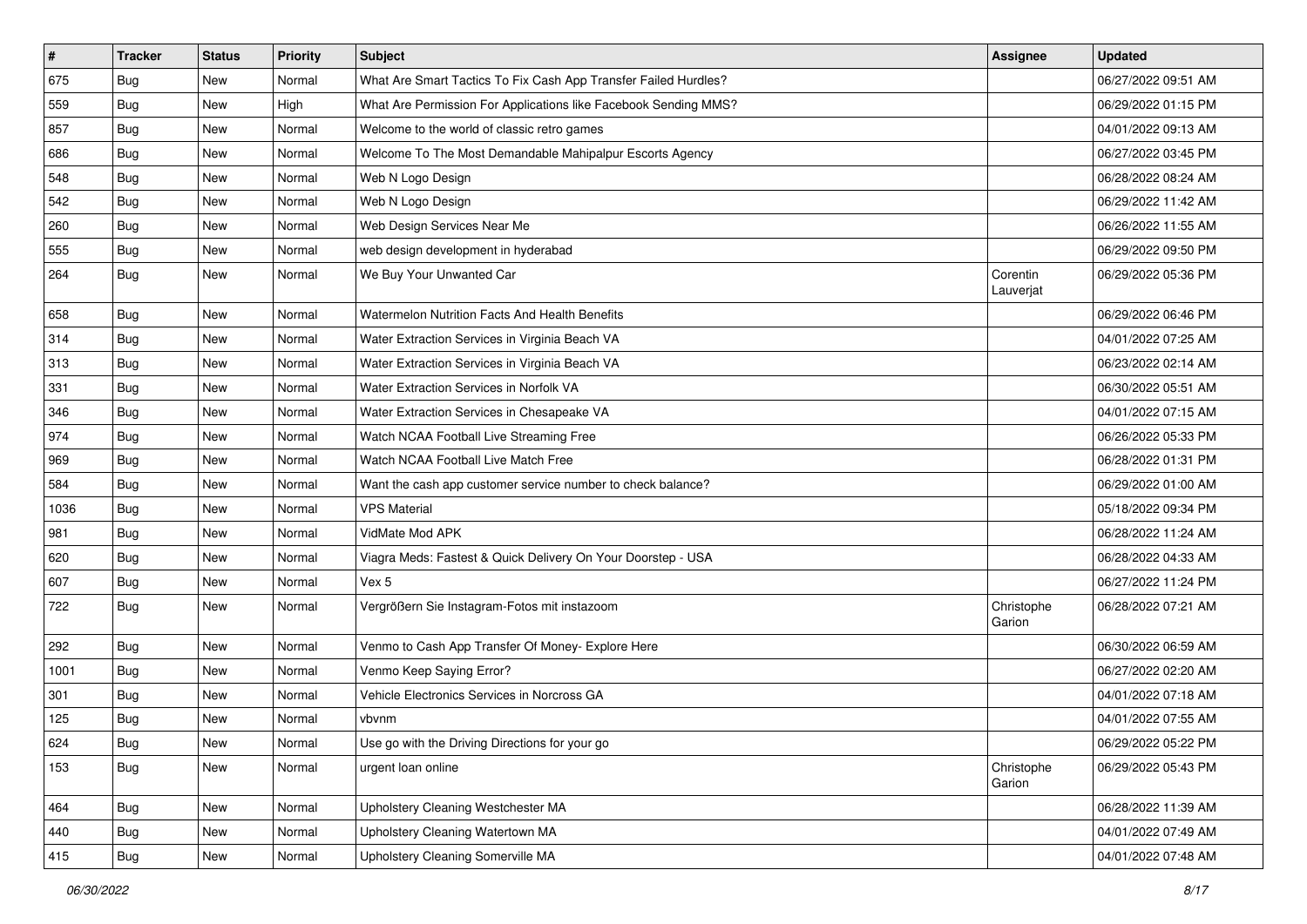| $\vert$ # | <b>Tracker</b> | <b>Status</b> | <b>Priority</b> | Subject                                                                          | <b>Assignee</b>        | <b>Updated</b>      |
|-----------|----------------|---------------|-----------------|----------------------------------------------------------------------------------|------------------------|---------------------|
| 324       | <b>Bug</b>     | New           | Normal          | Upholstery Cleaning Services in Virginia Beach VA                                |                        | 04/01/2022 07:26 AM |
| 339       | <b>Bug</b>     | <b>New</b>    | Normal          | Upholstery Cleaning Services in Norfolk VA                                       |                        | 06/17/2022 04:36 AM |
| 355       | Bug            | New           | Normal          | Upholstery Cleaning Services in Chesapeake VA                                    |                        | 04/01/2022 07:14 AM |
| 448       | <b>Bug</b>     | New           | Normal          | Upholstery Cleaning Quincy MA                                                    |                        | 04/01/2022 07:48 AM |
| 432       | <b>Bug</b>     | <b>New</b>    | Normal          | Upholstery Cleaning Newton MA                                                    |                        | 04/01/2022 07:50 AM |
| 456       | <b>Bug</b>     | New           | Normal          | Upholstery Cleaning Medford MA                                                   |                        | 04/01/2022 07:28 AM |
| 423       | <b>Bug</b>     | New           | Normal          | Upholstery Cleaning Brookline MA                                                 |                        | 04/01/2022 07:46 AM |
| 407       | <b>Bug</b>     | New           | Normal          | Upholstery Cleaning Boston MA                                                    |                        | 04/01/2022 07:47 AM |
| 472       | <b>Bug</b>     | <b>New</b>    | Normal          | Upholstery Cleaning Arlington MA                                                 |                        | 04/01/2022 07:31 AM |
| 513       | Bug            | New           | Normal          | Unlock cash app account using the easy steps:                                    | Anonymous              | 06/30/2022 04:54 AM |
| 490       | <b>Bug</b>     | New           | Normal          | Unlock cash app account by getting quick solutions from the technical executives |                        | 06/29/2022 09:14 PM |
| 598       | Bug            | New           | Normal          | Universo s / f Download                                                          |                        | 06/29/2022 09:45 AM |
| 597       | Bug            | <b>New</b>    | Normal          | Universo s / f Download                                                          |                        | 06/29/2022 08:19 PM |
| 772       | <b>Bug</b>     | <b>New</b>    | Normal          | united airlines baggage policy                                                   |                        | 06/29/2022 03:40 PM |
| 771       | <b>Bug</b>     | New           | Normal          | united airlines baggage policy                                                   |                        | 06/29/2022 05:39 PM |
| 1093      | <b>Bug</b>     | New           | Normal          | Uniswap Exchange                                                                 | Christophe<br>Garion   | 06/14/2022 11:55 AM |
| 563       | Bug            | <b>New</b>    | Normal          | Understanding the Difference Between Free and Paid Mod Apks                      |                        | 06/29/2022 10:32 AM |
| 484       | <b>Bug</b>     | New           | Normal          | UK best essay writing service                                                    |                        | 06/27/2022 02:01 PM |
| 483       | Bug            | New           | Normal          | UK best essay writing service                                                    |                        | 06/28/2022 01:35 AM |
| 200       | Bug            | New           | Normal          | uiopi[o                                                                          |                        | 06/28/2022 12:33 AM |
| 168       | <b>Bug</b>     | <b>New</b>    | Normal          | UFC 256 Live Stream Online                                                       |                        | 06/30/2022 08:09 AM |
| 113       | <b>Bug</b>     | New           | Normal          | ufc 254 live                                                                     |                        | 06/27/2022 08:54 AM |
| 495       | <b>Bug</b>     | New           | Normal          | Twitch Clip Downloader Download Twitch Clips Online 2021                         |                        | 06/30/2022 03:25 AM |
| 661       | Bug            | New           | Normal          | Turbo VPN MOD APK Download                                                       |                        | 06/29/2022 11:57 AM |
| 1084      | <b>Bug</b>     | <b>New</b>    | Normal          | <b>Trippie Redd</b>                                                              |                        | 06/11/2022 09:05 AM |
| 131       | <b>Bug</b>     | New           | Normal          | triokids                                                                         |                        | 04/01/2022 07:54 AM |
| 178       | <b>Bug</b>     | New           | Normal          | transparent lace wigs                                                            |                        | 06/29/2022 05:31 AM |
| 514       | <b>Bug</b>     | New           | Normal          | Trans-Caribbean                                                                  |                        | 06/30/2022 07:28 AM |
| 909       | <b>Bug</b>     | New           | Normal          | Toca Life World APK                                                              |                        | 04/06/2022 04:52 AM |
| 908       | <b>Bug</b>     | New           | Normal          | Toca Life World APK                                                              |                        | 04/06/2022 03:18 AM |
| 844       | <b>Bug</b>     | New           | Normal          | To know Chime Routing Number call on the helpline number                         |                        | 04/01/2022 08:58 AM |
| 837       | <b>Bug</b>     | New           | Normal          | To Create An Instagram Story                                                     | Pierre-Loïc<br>Garoche | 04/01/2022 08:58 AM |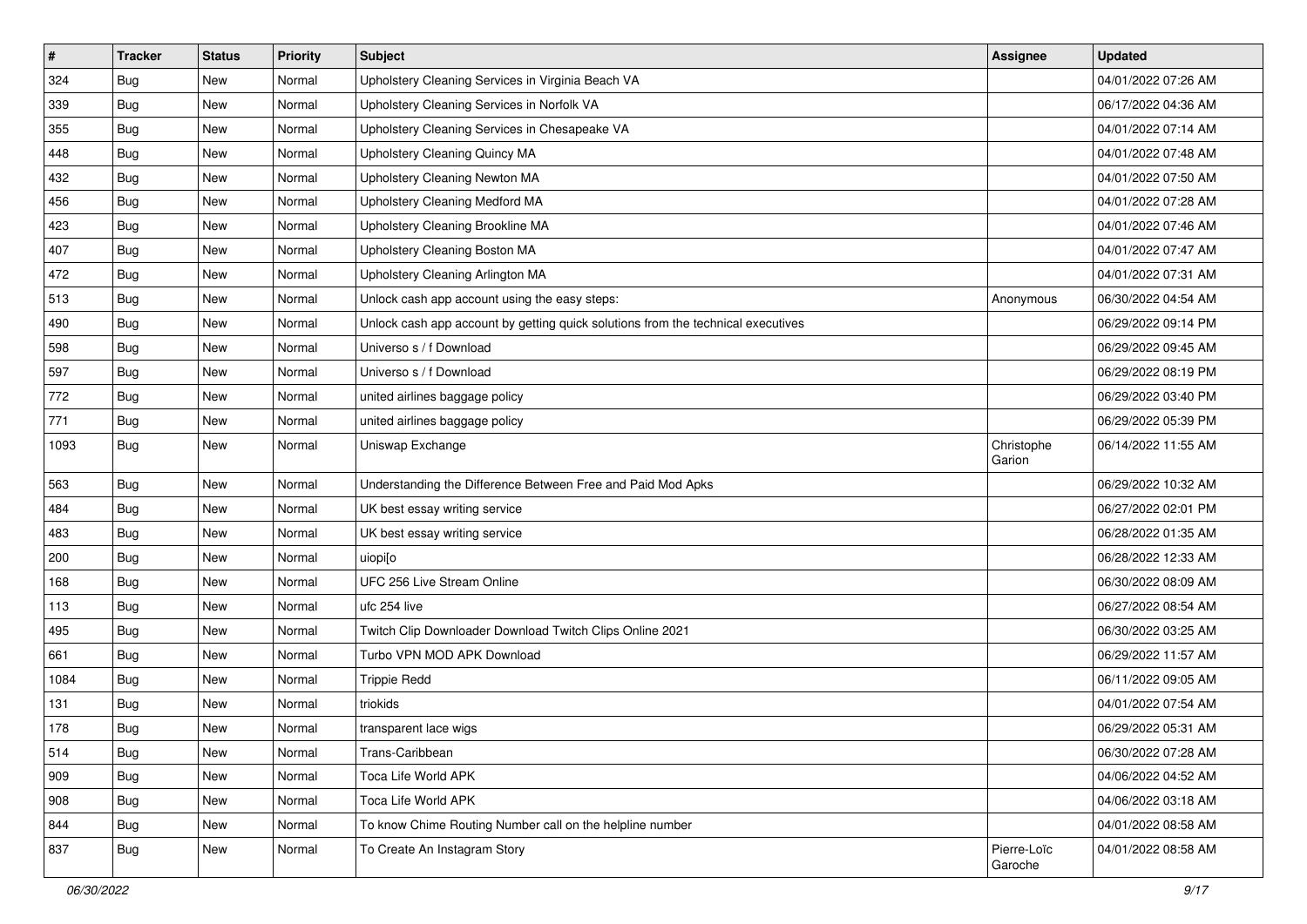| $\vert$ # | Tracker    | <b>Status</b> | <b>Priority</b> | <b>Subject</b>                                                                                          | <b>Assignee</b>        | <b>Updated</b>      |
|-----------|------------|---------------|-----------------|---------------------------------------------------------------------------------------------------------|------------------------|---------------------|
| 1114      | <b>Bug</b> | New           | Normal          | To control the car, all you must do is click to go left or right and release the button to go straight. |                        | 06/29/2022 09:05 AM |
| 712       | Bug        | New           | Normal          | <b>Tips and Tricks</b>                                                                                  |                        | 06/29/2022 07:26 PM |
| 321       | Bug        | New           | Normal          | Tile & Grout Cleaning Services in Virginia Beach VA                                                     |                        | 06/29/2022 02:55 PM |
| 336       | <b>Bug</b> | New           | Normal          | Tile & Grout Cleaning Services in Norfolk VA                                                            |                        | 06/29/2022 02:50 PM |
| 352       | <b>Bug</b> | New           | Normal          | Tile & Grout Cleaning Services in Chesapeake VA                                                         |                        | 06/29/2022 11:19 AM |
| 945       | Bug        | New           | Normal          | TikTok 18 Mod Apk For Your Android                                                                      |                        | 04/13/2022 09:32 AM |
| 529       | <b>Bug</b> | New           | Normal          | Thop TV APK - Free Download for Android                                                                 |                        | 06/30/2022 06:43 AM |
| 642       | <b>Bug</b> | <b>New</b>    | Normal          | thong tin thoi tiet ngay hom nay                                                                        |                        | 06/29/2022 07:52 PM |
| 645       | Bug        | New           | Normal          | thong tin chinh xac nhat hom nay                                                                        |                        | 06/28/2022 02:48 PM |
| 639       | Bug        | New           | Normal          | thong tin chinh xac                                                                                     |                        | 06/29/2022 02:44 AM |
| 743       | <b>Bug</b> | New           | Normal          | They promote 'pixel art' contests and a 'game jam' related to the work and figure of Carlos Casares     |                        | 06/28/2022 12:04 PM |
| 1065      | <b>Bug</b> | New           | Normal          | The top foreign language training game in 2022                                                          |                        | 06/07/2022 04:05 AM |
| 891       | Bug        | New           | Normal          | The most interesting game today, have you tried it?                                                     |                        | 04/01/2022 09:17 AM |
| 512       | <b>Bug</b> | New           | Normal          | The Importance Of Using Custom Writing Services                                                         |                        | 06/29/2022 12:33 PM |
| 672       | Bug        | New           | Normal          | The easiest way to delete ringtones on iPhone                                                           |                        | 06/28/2022 08:44 PM |
| 1033      | Bug        | New           | Normal          | The best slope 2 online games to play right now                                                         |                        | 05/17/2022 10:55 AM |
| 723       | <b>Bug</b> | New           | High            | The best horror game in 2021                                                                            | Christophe<br>Garion   | 06/28/2022 10:32 PM |
| 674       | Bug        | New           | Normal          | The best game in 2021                                                                                   | Pierre-Loïc<br>Garoche | 06/30/2022 03:13 AM |
| 1028      | Bug        | <b>New</b>    | Normal          | The Best Free Online Game to Play with Friends                                                          |                        | 05/16/2022 05:00 AM |
| 625       | <b>Bug</b> | New           | Normal          | The best free online driving directions tool                                                            |                        | 04/01/2022 09:28 AM |
| 930       | Bug        | New           | Normal          | The best free games online                                                                              |                        | 04/12/2022 09:05 AM |
| 932       | <b>Bug</b> | New           | Normal          | The best epic, long-playing PC games will consume days of your life.                                    |                        | 05/15/2022 07:44 PM |
| 749       | Bug        | New           | Normal          | The Best Bubble Shooter Game for Android                                                                |                        | 06/26/2022 12:12 PM |
| 221       | Bug        | New           | Normal          | The Best APk                                                                                            |                        | 04/01/2022 08:49 AM |
| 246       | <b>Bug</b> | New           | Normal          | The Beast App                                                                                           |                        | 06/30/2022 03:17 AM |
| 970       | <b>Bug</b> | New           | Normal          | The Amount Of Time Does Cash App Direct Deposit Time Take?                                              |                        | 06/26/2022 07:32 PM |
| 1040      | <b>Bug</b> | New           | Normal          | thabet                                                                                                  |                        | 05/19/2022 08:05 PM |
| 482       | <b>Bug</b> | New           | Normal          | <b>Text Window</b>                                                                                      |                        | 06/30/2022 02:27 AM |
| 498       | <b>Bug</b> | New           | Normal          | Téléchargeur SoundCloud : SoundCloud en Mp3                                                             | Christophe<br>Garion   | 06/30/2022 09:07 AM |
| 961       | <b>Bug</b> | New           | Normal          | TeaTv is an Android                                                                                     |                        | 06/26/2022 02:02 PM |
| 644       | Bug        | New           | Normal          | <b>TeaTV App Review</b>                                                                                 |                        | 06/27/2022 11:47 AM |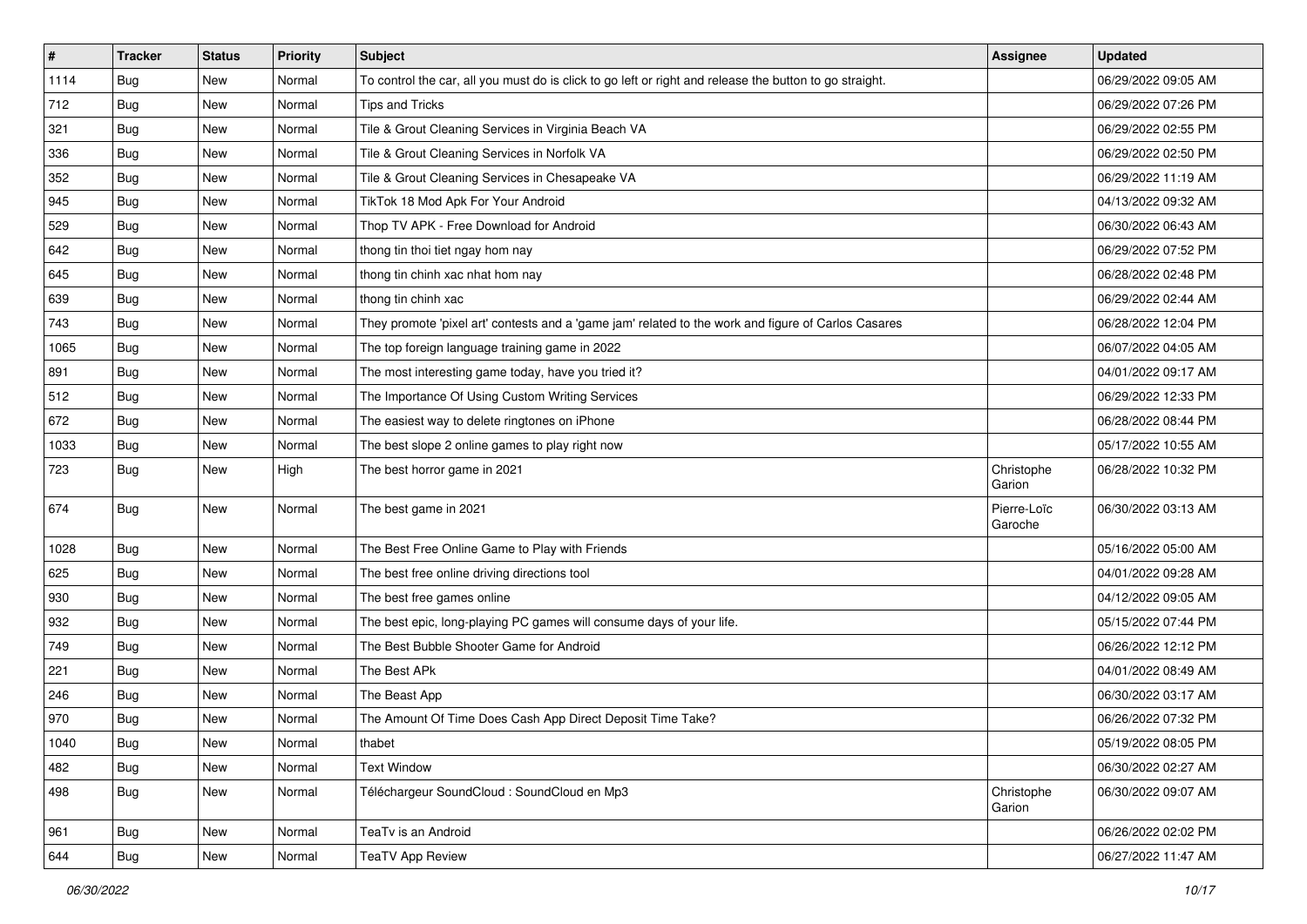| #    | <b>Tracker</b> | <b>Status</b> | <b>Priority</b> | <b>Subject</b>                                                     | Assignee               | <b>Updated</b>      |
|------|----------------|---------------|-----------------|--------------------------------------------------------------------|------------------------|---------------------|
| 664  | Bug            | <b>New</b>    | Normal          | Tea TV Apk Download - The Best Way to Watch Movies Offline         |                        | 06/29/2022 11:00 PM |
| 691  | Bug            | <b>New</b>    | Normal          | tea garden dublin                                                  |                        | 04/01/2022 09:31 AM |
| 926  | Bug            | <b>New</b>    | Normal          | tavor 7                                                            |                        | 06/22/2022 05:08 PM |
| 925  | Bug            | New           | Normal          | tavor 7                                                            |                        | 06/15/2022 03:45 AM |
| 710  | Bug            | <b>New</b>    | Normal          | Take Necessary Assistance If You Are Unable Activate Cash App Card |                        | 06/25/2022 09:26 PM |
| 1000 | <b>Bug</b>     | New           | Normal          | Super easy way to zoom photos and upload to Instagram              | Christophe<br>Garion   | 06/28/2022 06:14 PM |
| 1120 | <b>Bug</b>     | <b>New</b>    | Normal          | Summary of 5 best coloring apps on phones                          |                        | 06/26/2022 11:32 AM |
| 1011 | <b>Bug</b>     | <b>New</b>    | Normal          | Summary of 10 best coloring apps on phones                         |                        | 05/11/2022 10:58 AM |
| 140  | Bug            | <b>New</b>    | Normal          | sugarbalanceusa                                                    |                        | 06/29/2022 04:56 PM |
| 319  | <b>Bug</b>     | New           | Normal          | Steam Cleaning Services in Virginia Beach VA                       |                        | 04/01/2022 07:27 AM |
| 334  | Bug            | New           | Normal          | Steam Cleaning Services in Norfolk VA                              |                        | 04/01/2022 07:25 AM |
| 349  | <b>Bug</b>     | <b>New</b>    | Normal          | Steam Cleaning Services in Chesapeake VA                           |                        | 04/01/2022 07:14 AM |
| 309  | <b>Bug</b>     | <b>New</b>    | Normal          | Stain Removal Services in Virginia Beach VA                        |                        | 04/01/2022 07:19 AM |
| 327  | <b>Bug</b>     | <b>New</b>    | Normal          | Stain Removal Services in Norfolk VA                               |                        | 04/01/2022 07:26 AM |
| 342  | <b>Bug</b>     | New           | Normal          | Stain Removal Services in Chesapeake VA                            |                        | 04/01/2022 07:22 AM |
| 312  | Bug            | <b>New</b>    | Normal          | Stain Protection Services in Virginia Beach VA                     |                        | 06/29/2022 07:48 PM |
| 330  | Bug            | <b>New</b>    | Normal          | Stain Protection Services in Norfolk VA                            |                        | 04/01/2022 07:26 AM |
| 345  | Bug            | <b>New</b>    | Normal          | Stain Protection Services in Chesapeake VA                         |                        | 06/29/2022 11:36 PM |
| 814  | <b>Bug</b>     | New           | Normal          | <b>Stage Fright Cure</b>                                           | Pierre-Loïc<br>Garoche | 06/28/2022 12:31 AM |
| 773  | <b>Bug</b>     | <b>New</b>    | Normal          | Spades - Play online free                                          |                        | 06/28/2022 12:26 PM |
| 526  | <b>Bug</b>     | <b>New</b>    | Normal          | Soundcloud to mp3 converter - Download Soundcloud songs            |                        | 06/29/2022 04:01 AM |
| 869  | <b>Bug</b>     | New           | Normal          | Sonnerie Post Malone 2022                                          |                        | 04/13/2022 11:05 AM |
| 718  | <b>Bug</b>     | New           | High            | Solve Complex Accounting Assignments                               | Hamza Bourbouh         | 06/29/2022 01:20 PM |
| 222  | Bug            | <b>New</b>    | Normal          | Social Profile links                                               |                        | 06/29/2022 05:59 AM |
| 1048 | <b>Bug</b>     | <b>New</b>    | Normal          | So zeigen Sie ein Instagram-Profilbild an und vergrößern es        |                        | 05/25/2022 06:56 AM |
| 992  | <b>Bug</b>     | New           | Normal          | So vergrößern Sie Ihr Instagram-Profilbild                         |                        | 06/26/2022 11:29 PM |
| 576  | Bug            | <b>New</b>    | Normal          | So laden Sie ein Instagram-Bild herunter                           |                        | 06/29/2022 09:47 AM |
| 1018 | Bug            | <b>New</b>    | Normal          | So erhalten Sie ein kostenloses Hörbuch                            |                        | 06/29/2022 11:27 AM |
| 136  | <b>Bug</b>     | New           | Normal          | snappow                                                            |                        | 06/29/2022 10:52 PM |
| 809  | <b>Bug</b>     | New           | Normal          | Smash Karts - immerse yourself in the exciting race                |                        | 06/28/2022 09:57 AM |
| 897  | <b>Bug</b>     | New           | Normal          | Slot Pulsa Pragmatic Play                                          | Xavier Thirioux        | 04/01/2022 12:08 PM |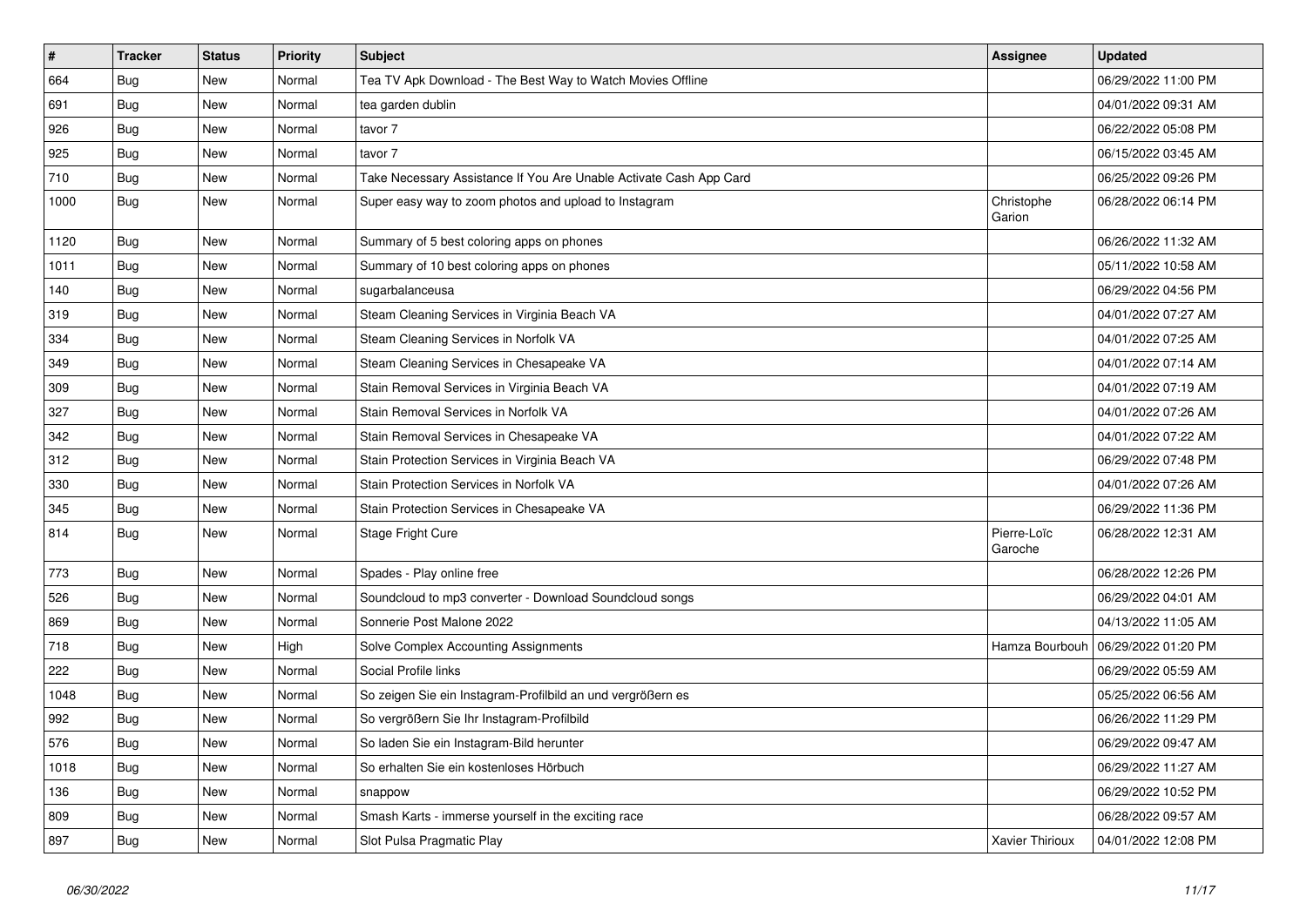| $\#$ | <b>Tracker</b> | <b>Status</b> | <b>Priority</b> | <b>Subject</b>                                                                       | Assignee               | <b>Updated</b>      |
|------|----------------|---------------|-----------------|--------------------------------------------------------------------------------------|------------------------|---------------------|
| 1110 | <b>Bug</b>     | New           | Normal          | Six Guns Mod Apk Answers Your Questions                                              | Pierre-Loïc<br>Garoche | 06/28/2022 06:26 PM |
| 1108 | <b>Bug</b>     | <b>New</b>    | Normal          | Six Guns Mod Apk Answers Your Questions                                              |                        | 06/26/2022 06:26 PM |
| 808  | Bug            | New           | Normal          | Sinnvolle Guten-Morgen-Grüße                                                         |                        | 06/28/2022 10:45 PM |
| 567  | Bug            | New           | Normal          | Singapore assignment help                                                            |                        | 06/29/2022 09:03 PM |
| 72   | <b>Bug</b>     | New           | Normal          | Simulinkd does not match Lustre using EMF backend when using nested Merge expression | Pierre-Loïc<br>Garoche | 04/01/2022 08:06 AM |
| 500  | Bug            | <b>New</b>    | Normal          | Simply contact the technical team, to find the solution to cash app refund problems. | Pierre-Loïc<br>Garoche | 06/30/2022 07:19 AM |
| 898  | Bug            | <b>New</b>    | Normal          | Shadow Fight 2 Mod APK                                                               |                        | 04/02/2022 09:17 AM |
| 652  | Bug            | New           | Normal          | Sesame Health Benefits                                                               |                        | 06/29/2022 07:46 PM |
| 1055 | Bug            | New           | Normal          | seo apk                                                                              | Pierre-Loïc<br>Garoche | 05/27/2022 06:23 AM |
| 197  | <b>Bug</b>     | <b>New</b>    | Normal          | SBL JABORANDI PLUS HAIR OIL - COMPLETE SCALP CARE (100ML)                            |                        | 06/30/2022 09:20 AM |
| 199  | Bug            | <b>New</b>    | Normal          | SBL CLEARSTONE DROPS (30ML)                                                          |                        | 04/01/2022 08:23 AM |
| 252  | Bug            | New           | Normal          | Samsung U600 - Is Essential Business And Personal Phone                              |                        | 04/04/2022 04:45 AM |
| 791  | <b>Bug</b>     | <b>New</b>    | Normal          | Samsnung TV Plus is not working                                                      |                        | 04/01/2022 09:03 AM |
| 651  | <b>Bug</b>     | <b>New</b>    | Normal          | Salmon Health Benefits                                                               |                        | 06/28/2022 05:49 PM |
| 638  | <b>Bug</b>     | New           | Normal          | Run 3 game                                                                           |                        | 06/26/2022 06:31 AM |
| 322  | Bug            | New           | Normal          | Rug Cleaning Services in Virginia Beach VA                                           |                        | 04/01/2022 07:26 AM |
| 337  | Bug            | <b>New</b>    | Normal          | Rug Cleaning Services in Norfolk VA                                                  |                        | 04/01/2022 07:23 AM |
| 353  | <b>Bug</b>     | <b>New</b>    | Normal          | Rug Cleaning Services in Chesapeake VA                                               |                        | 04/01/2022 07:14 AM |
| 160  | Bug            | <b>New</b>    | Normal          | rtyuiv wbhyu                                                                         |                        | 04/01/2022 07:56 AM |
| 261  | Bug            | New           | Normal          | Ringtone Downloads - Easy Ways Come Up With Your Own Ringtones                       |                        | 06/30/2022 02:24 AM |
| 595  | <b>Bug</b>     | New           | Normal          | RFM Online - une révolution dans la gestion de l'identité numérique                  |                        | 06/27/2022 11:06 PM |
| 250  | Bug            | <b>New</b>    | Normal          | Reviews of phone ringtones                                                           |                        | 06/29/2022 12:29 AM |
| 804  | <b>Bug</b>     | New           | Normal          | Review                                                                               |                        | 06/29/2022 03:32 AM |
| 471  | <b>Bug</b>     | New           | Normal          | Residential Floor Cleaning Westchester MA                                            |                        | 06/28/2022 12:23 PM |
| 447  | <b>Bug</b>     | New           | Normal          | Residential Floor Cleaning Watertown MA                                              |                        | 04/01/2022 07:49 AM |
| 422  | <b>Bug</b>     | New           | Normal          | Residential Floor Cleaning Somerville MA                                             |                        | 04/01/2022 07:46 AM |
| 455  | Bug            | New           | Normal          | Residential Floor Cleaning Quincy MA                                                 |                        | 04/01/2022 07:38 AM |
| 439  | <b>Bug</b>     | New           | Normal          | Residential Floor Cleaning Newton MA                                                 |                        | 04/01/2022 07:49 AM |
| 463  | <b>Bug</b>     | New           | Normal          | Residential Floor Cleaning Medford MA                                                |                        | 04/01/2022 07:32 AM |
| 431  | Bug            | New           | Normal          | Residential Floor Cleaning Brookline MA                                              |                        | 04/01/2022 07:50 AM |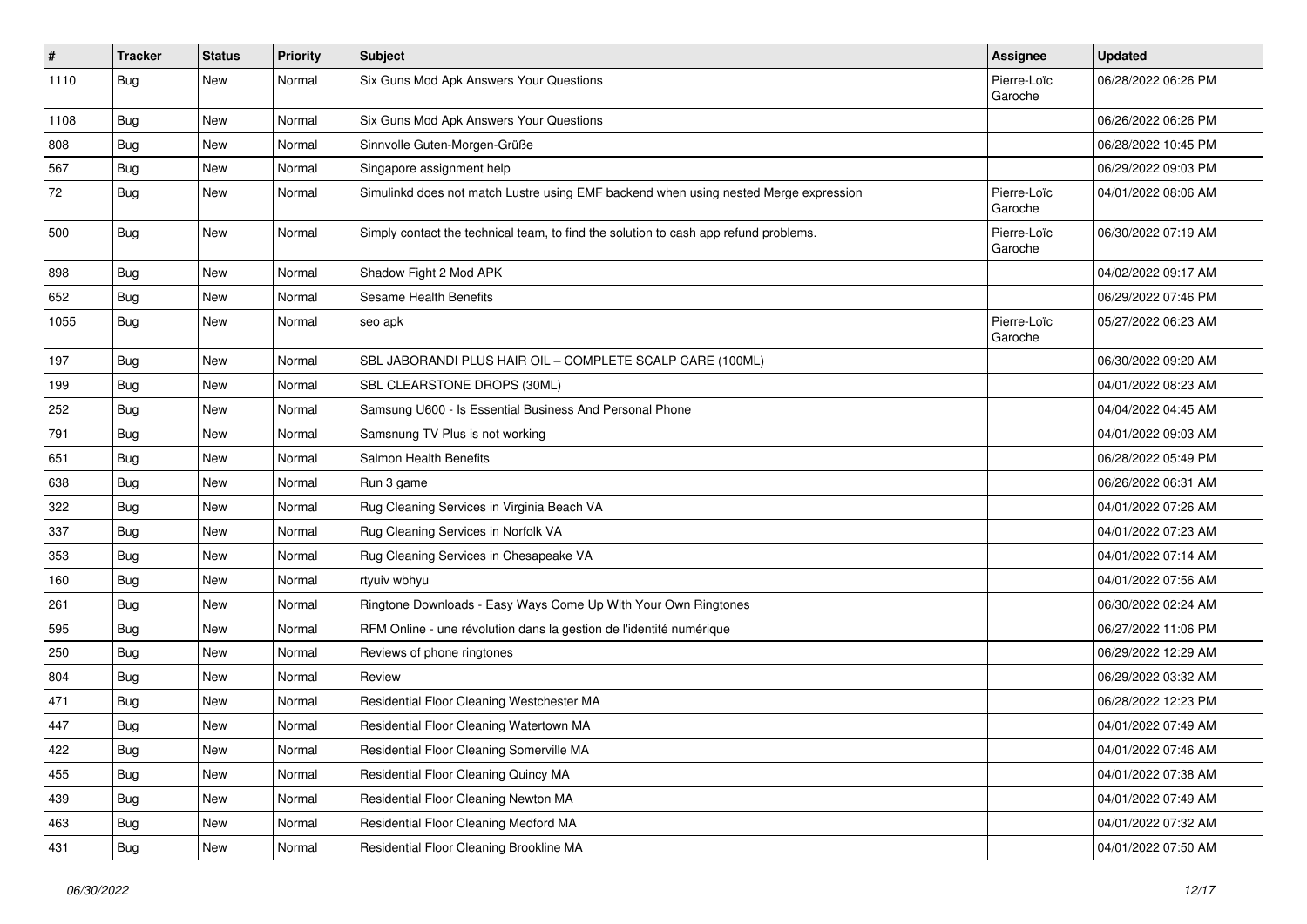| $\pmb{\#}$ | <b>Tracker</b> | <b>Status</b> | <b>Priority</b> | <b>Subject</b>                                                              | <b>Assignee</b>        | <b>Updated</b>      |
|------------|----------------|---------------|-----------------|-----------------------------------------------------------------------------|------------------------|---------------------|
| 414        | <b>Bug</b>     | <b>New</b>    | Normal          | Residential Floor Cleaning Boston MA                                        |                        | 04/01/2022 07:46 AM |
| 1082       | <b>Bug</b>     | <b>New</b>    | Normal          | Reset chime bank password without phone number                              |                        | 06/15/2022 11:56 AM |
| 139        | <b>Bug</b>     | New           | Normal          | relseo                                                                      |                        | 06/28/2022 08:48 PM |
| 1132       | Bug            | New           | Normal          | Registration process on Huobi                                               |                        | 06/30/2022 05:10 AM |
| 695        | Bug            | New           | Normal          | Refer Listas IPTV Apk                                                       |                        | 06/29/2022 06:50 AM |
| 875        | <b>Bug</b>     | New           | Normal          | Red ball game                                                               |                        | 04/01/2022 09:15 AM |
| 704        | Bug            | <b>New</b>    | Normal          | Reach support team of Chime Customer Service for instant help               |                        | 06/29/2022 05:49 AM |
| 917        | Bug            | New           | Normal          | Random Person Sent Me Money on Cash App-find solution?                      |                        | 04/09/2022 12:32 PM |
| 549        | <b>Bug</b>     | New           | Normal          | Radio Luisteren                                                             |                        | 06/29/2022 10:01 PM |
| 1096       | Bug            | <b>New</b>    | Normal          | Race and experience new life.                                               |                        | 06/26/2022 06:07 PM |
| 488        | <b>Bug</b>     | New           | Normal          | Quick solution to solve cash app dispute by the technical team              |                        | 06/30/2022 05:22 AM |
| 1023       | Bug            | <b>New</b>    | Normal          | Questions That Are Typically Asked About Trap The Cat                       |                        | 05/14/2022 03:51 AM |
| 244        | <b>Bug</b>     | New           | Normal          | Quels sont les avantages des stations de radio en ligne.                    |                        | 06/30/2022 01:07 AM |
| 715        | <b>Bug</b>     | <b>New</b>    | Normal          | Puppy Playtime Descargar gratis                                             |                        | 06/28/2022 10:46 PM |
| 850        | <b>Bug</b>     | <b>New</b>    | Normal          | Puppy Playtime APK Android                                                  |                        | 04/01/2022 09:14 AM |
| 797        | <b>Bug</b>     | <b>New</b>    | Normal          | Psychedelic                                                                 | Christophe<br>Garion   | 06/28/2022 11:11 PM |
| 73         | Bug            | <b>New</b>    | Urgent          | properties ID is not set in Json in EMF backend                             | Pierre-Loïc<br>Garoche | 06/27/2022 09:11 PM |
| 517        | Bug            | <b>New</b>    | Normal          | Proficient tips to take help of cash app support professionals:             |                        | 06/26/2022 07:34 AM |
| 152        | Bug            | New           | High            | professional bridal makeup artist                                           | Christophe<br>Garion   | 06/26/2022 05:44 PM |
| 211        | <b>Bug</b>     | <b>New</b>    | Normal          | Problem in Cash App rebate? Call Cash App customer service number for help. |                        | 06/29/2022 01:49 PM |
| 1113       | Bug            | New           | Normal          | Press the button to control your car                                        |                        | 06/20/2022 12:09 PM |
| 603        | Bug            | New           | Normal          | Premiere gratuito da lista de IPTV                                          |                        | 06/29/2022 08:40 PM |
| 218        | Bug            | New           | Normal          | Popular Educational trends                                                  |                        | 06/30/2022 05:12 AM |
| 872        | Bug            | New           | Normal          | Poppy Playtime Horror Game Free                                             |                        | 04/01/2022 09:11 AM |
| 830        | <b>Bug</b>     | New           | Normal          | Poppy Playtime APK                                                          |                        | 06/27/2022 10:31 PM |
| 860        | i Bug          | New           | Normal          | pokemon guide                                                               | Pierre-Loïc<br>Garoche | 06/18/2022 08:18 PM |
| 766        | Bug            | New           | Normal          | Pobreflix Mod APK Review                                                    |                        | 06/29/2022 10:55 PM |
| 600        | <b>Bug</b>     | New           | Normal          | Play Store Pro                                                              |                        | 06/27/2022 09:43 PM |
| 816        | Bug            | New           | Normal          | Play Scribble io fun with everyone                                          |                        | 06/28/2022 03:20 PM |
| 640        | Bug            | New           | Normal          | play game with me                                                           |                        | 06/28/2022 06:33 AM |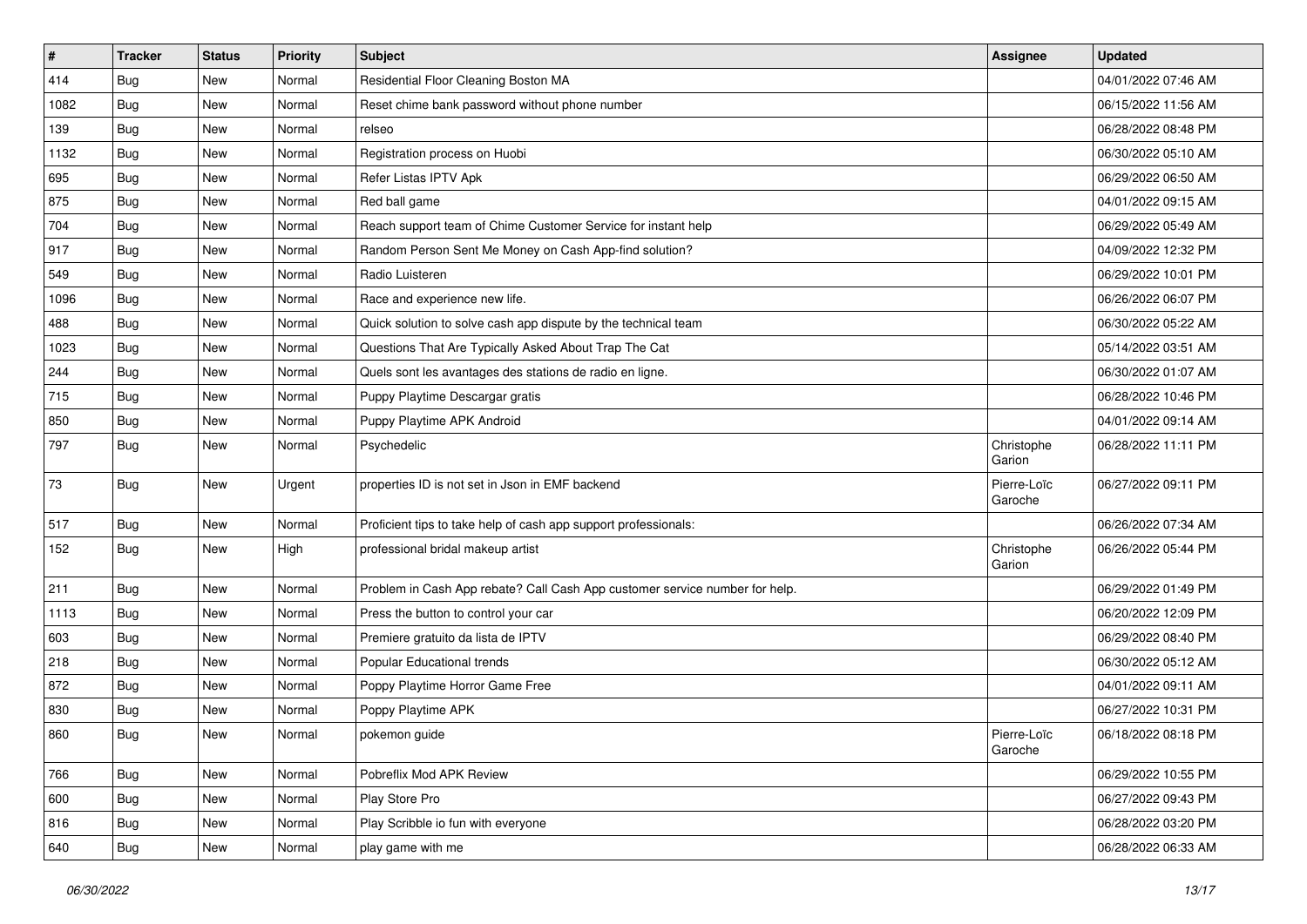| $\vert$ # | <b>Tracker</b> | <b>Status</b> | <b>Priority</b> | Subject                                                           | <b>Assignee</b>       | <b>Updated</b>      |
|-----------|----------------|---------------|-----------------|-------------------------------------------------------------------|-----------------------|---------------------|
| 556       | <b>Bug</b>     | New           | Normal          | Play Game Mod Apk With Your Friends                               |                       | 06/29/2022 01:00 AM |
| 752       | <b>Bug</b>     | <b>New</b>    | Normal          | Plagerism checker                                                 |                       | 06/26/2022 06:33 PM |
| 744       | Bug            | New           | Normal          | <b>Pixel Survive</b>                                              |                       | 06/28/2022 05:13 AM |
| 975       | <b>Bug</b>     | New           | Normal          | Payback 2 Mod APK                                                 |                       | 05/05/2022 10:56 AM |
| 1090      | <b>Bug</b>     | <b>New</b>    | Normal          | Pay Someone To Do My Assignment                                   |                       | 06/11/2022 03:15 PM |
| 1089      | <b>Bug</b>     | New           | Normal          | Pay Someone To Do My Assignment                                   |                       | 06/15/2022 04:44 AM |
| 817       | <b>Bug</b>     | New           | Normal          | Pacman 30th Anniversary                                           |                       | 06/28/2022 09:20 AM |
| 280       | Bug            | New           | Normal          | Pacific Web Design                                                |                       | 06/28/2022 01:25 PM |
| 138       | <b>Bug</b>     | New           | Normal          | own-sweethome                                                     |                       | 06/28/2022 08:42 PM |
| 662       | Bug            | New           | Normal          | Oreo TV Download - The Easiest Way to Watch Live TV               |                       | 06/29/2022 08:19 PM |
| 643       | <b>Bug</b>     | New           | Normal          | Oreo TV Apk Download                                              |                       | 06/28/2022 04:57 PM |
| 858       | <b>Bug</b>     | New           | Normal          | opourid                                                           | Christophe<br>Garion  | 04/01/2022 09:13 AM |
| 1047      | Bug            | New           | Normal          | Opensea                                                           | Corentin<br>Lauverjat | 05/24/2022 02:32 PM |
| 753       | Bug            | <b>New</b>    | Normal          | onlineessaygrader                                                 |                       | 06/28/2022 05:55 AM |
| 619       | <b>Bug</b>     | <b>New</b>    | Normal          | Online Trusted Medicine Store in US for Health - Genericmedsupply |                       | 06/29/2022 12:26 AM |
| 609       | <b>Bug</b>     | New           | High            | Online Trusted Medicine Store in US for Health - Genericmedsupply |                       | 06/29/2022 04:53 AM |
| 856       | <b>Bug</b>     | New           | Normal          | Online Classes Assistance Help For Student                        |                       | 04/01/2022 09:13 AM |
| 855       | Bug            | New           | Normal          | Online Classes Assistance Help For Student                        |                       | 04/01/2022 09:13 AM |
| 659       | <b>Bug</b>     | <b>New</b>    | Normal          | Olive Oil Properties And Health Benefits                          |                       | 06/29/2022 11:15 AM |
| 364       | <b>Bug</b>     | New           | Normal          | Office Moving Services in Washington DC                           |                       | 04/01/2022 07:13 AM |
| 388       | <b>Bug</b>     | New           | Normal          | Office Moving Services in Sterling VA                             |                       | 04/01/2022 07:16 AM |
| 400       | <b>Bug</b>     | New           | Normal          | Office Moving Services in Potomac MD                              |                       | 06/29/2022 05:42 AM |
| 382       | <b>Bug</b>     | New           | Normal          | Office Moving Services in McLean VA                               |                       | 04/01/2022 07:17 AM |
| 406       | Bug            | <b>New</b>    | Normal          | Office Moving Services in Gaithersburg MD                         |                       | 04/01/2022 07:47 AM |
| 376       | <b>Bug</b>     | New           | Normal          | Office Moving Services in Fairfax VA                              |                       | 04/01/2022 07:17 AM |
| 358       | <b>Bug</b>     | New           | Normal          | Office Moving Services in Baltimore MD                            |                       | 04/01/2022 07:13 AM |
| 370       | Bug            | New           | Normal          | Office Moving Services in Arlington County VA                     |                       | 04/01/2022 07:16 AM |
| 394       | Bug            | New           | Normal          | Office Moving Services in Annapolis MD                            |                       | 04/01/2022 07:15 AM |
| 311       | Bug            | New           | Normal          | Odor Removal Services in Virginia Beach VA                        |                       | 04/01/2022 07:19 AM |
| 329       | <b>Bug</b>     | New           | Normal          | Odor Removal Services in Norfolk VA                               |                       | 04/01/2022 07:22 AM |
| 344       | <b>Bug</b>     | New           | Normal          | Odor Removal Services in Chesapeake VA                            |                       | 06/25/2022 12:42 AM |
| 777       | Bug            | New           | Normal          | Obtain driving instructions using Google Maps.                    |                       | 06/30/2022 04:52 AM |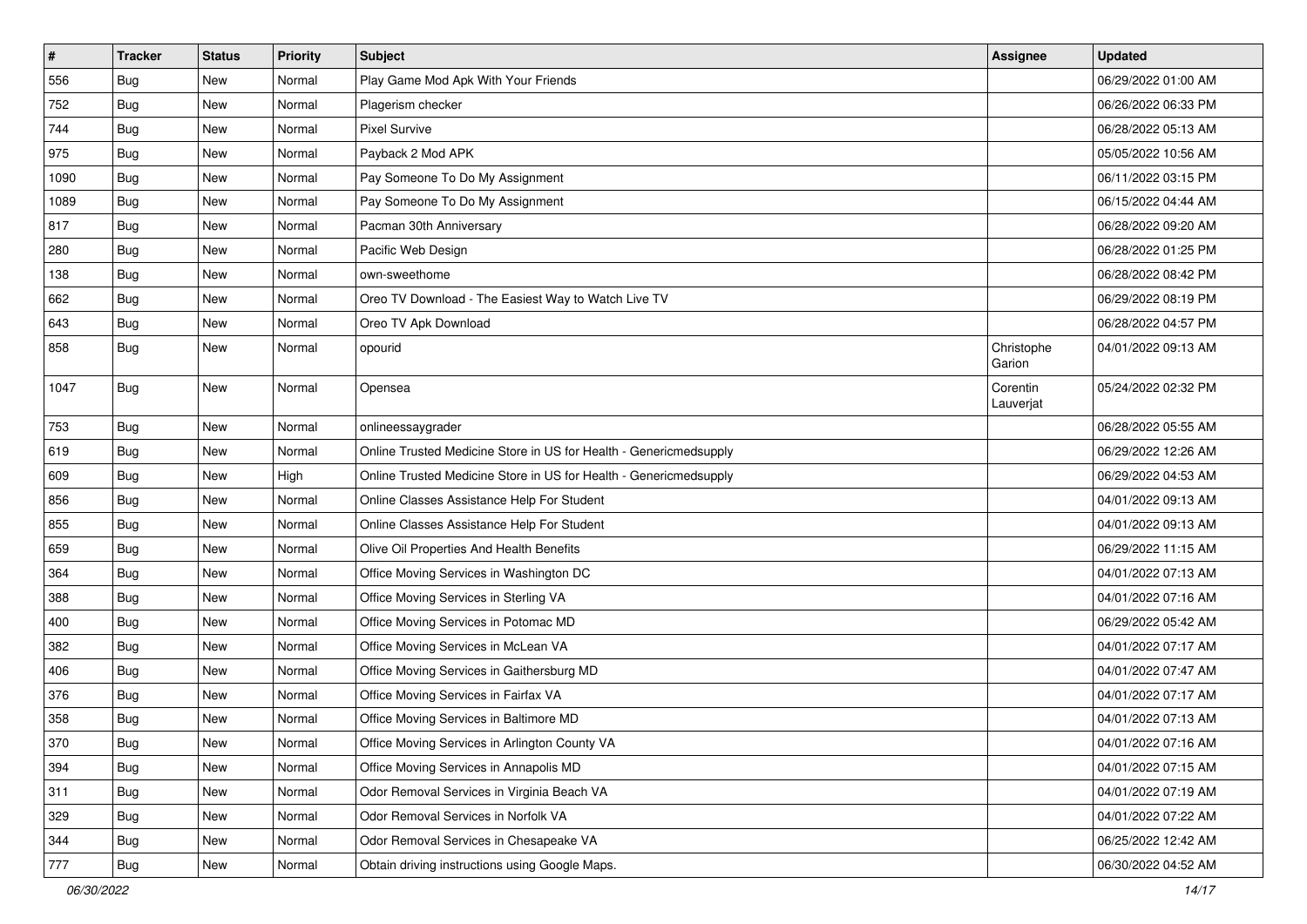| #    | <b>Tracker</b> | <b>Status</b> | <b>Priority</b> | <b>Subject</b>                                                                         | Assignee | <b>Updated</b>      |
|------|----------------|---------------|-----------------|----------------------------------------------------------------------------------------|----------|---------------------|
| 183  | Bug            | New           | Normal          | Nursing Assignment Help Online                                                         |          | 06/30/2022 12:24 AM |
| 1005 | Bug            | <b>New</b>    | High            | Nursing Assignment Help in UK                                                          |          | 05/13/2022 05:33 PM |
| 828  | <b>Bug</b>     | New           | Normal          | Nursery management                                                                     |          | 06/28/2022 12:10 PM |
| 481  | Bug            | New           | Normal          | Nur Online Shop                                                                        |          | 06/29/2022 03:52 PM |
| 480  | Bug            | <b>New</b>    | Normal          | Nur Online Shop                                                                        |          | 06/30/2022 07:46 AM |
| 862  | Bug            | <b>New</b>    | Normal          | none                                                                                   |          | 04/01/2022 09:11 AM |
| 185  | Bug            | <b>New</b>    | Normal          | Non-Plagiarized Research Writing                                                       |          | 06/29/2022 07:58 AM |
| 821  | Bug            | New           | Normal          | Nicoo - A Review of the Popular Battle Royale Game                                     |          | 06/28/2022 08:30 AM |
| 115  | Bug            | <b>New</b>    | Normal          | <b>NFL LIVE STREAM</b>                                                                 |          | 06/29/2022 07:00 PM |
| 1026 | Bug            | <b>New</b>    | Normal          | New Puzzle Game for All Age - Dordle                                                   |          | 06/25/2022 06:17 PM |
| 209  | <b>Bug</b>     | New           | Normal          | Neglect to access old Cash App account considering message notice issue? Contact help. |          | 06/30/2022 07:52 AM |
| 583  | Bug            | New           | High            | Need the Cash app customer service phone number?                                       |          | 06/29/2022 09:28 AM |
| 550  | Bug            | <b>New</b>    | Normal          | Nederland FM - beste manieren om naar internationale radio op internet te luisteren    |          | 06/29/2022 12:06 AM |
| 234  | <b>Bug</b>     | New           | Normal          | My Personal Experience With the College Writing Services                               |          | 06/30/2022 06:42 AM |
| 532  | <b>Bug</b>     | <b>New</b>    | Normal          | My Assignment Help                                                                     |          | 06/29/2022 10:39 AM |
| 790  | <b>Bug</b>     | New           | Normal          | My app                                                                                 |          | 04/01/2022 09:03 AM |
| 990  | <b>Bug</b>     | <b>New</b>    | Normal          | Mushrooms                                                                              |          | 06/26/2022 05:41 AM |
| 362  | Bug            | <b>New</b>    | Normal          | Moving Services in Washington DC                                                       |          | 04/01/2022 07:13 AM |
| 386  | Bug            | New           | Normal          | Moving Services in Sterling VA                                                         |          | 04/01/2022 07:16 AM |
| 398  | Bug            | <b>New</b>    | Normal          | Moving Services in Potomac MD                                                          |          | 04/01/2022 07:32 AM |
| 380  | <b>Bug</b>     | New           | Normal          | Moving Services in McLean VA                                                           |          | 06/29/2022 08:29 PM |
| 404  | Bug            | <b>New</b>    | Normal          | Moving Services in Gaithersburg MD                                                     |          | 04/01/2022 07:47 AM |
| 374  | Bug            | <b>New</b>    | Normal          | Moving Services in Fairfax VA                                                          |          | 04/01/2022 07:18 AM |
| 356  | <b>Bug</b>     | <b>New</b>    | Normal          | Moving Services in Baltimore MD                                                        |          | 04/01/2022 07:13 AM |
| 368  | <b>Bug</b>     | New           | Normal          | Moving Services in Arlington County VA                                                 |          | 04/01/2022 07:12 AM |
| 392  | Bug            | New           | Normal          | Moving Services in Annapolis MD                                                        |          | 04/01/2022 07:16 AM |
| 935  | <b>Bug</b>     | New           | Normal          | MovieBox Pro Apk - Watch Movies and TV Shows on Your Android Phone                     |          | 06/26/2022 04:11 AM |
| 934  | <b>Bug</b>     | New           | Normal          | MovieBox Pro Apk - Watch Movies and TV Shows on Your Android Phone                     |          | 05/10/2022 11:01 AM |
| 318  | <b>Bug</b>     | New           | Normal          | Mold Removal Services in Virginia Beach VA                                             |          | 04/01/2022 07:27 AM |
| 333  | Bug            | New           | Normal          | Mold Removal Services in Norfolk VA                                                    |          | 06/30/2022 01:23 AM |
| 348  | Bug            | New           | Normal          | Mold Removal Services in Chesapeake VA                                                 |          | 06/28/2022 12:53 AM |
| 248  | <b>Bug</b>     | New           | Normal          | Mobile ringtones and attractiveness ringtones                                          |          | 06/30/2022 02:54 AM |
| 726  | Bug            | New           | Normal          | Mobile Application Development Services                                                |          | 06/28/2022 04:44 PM |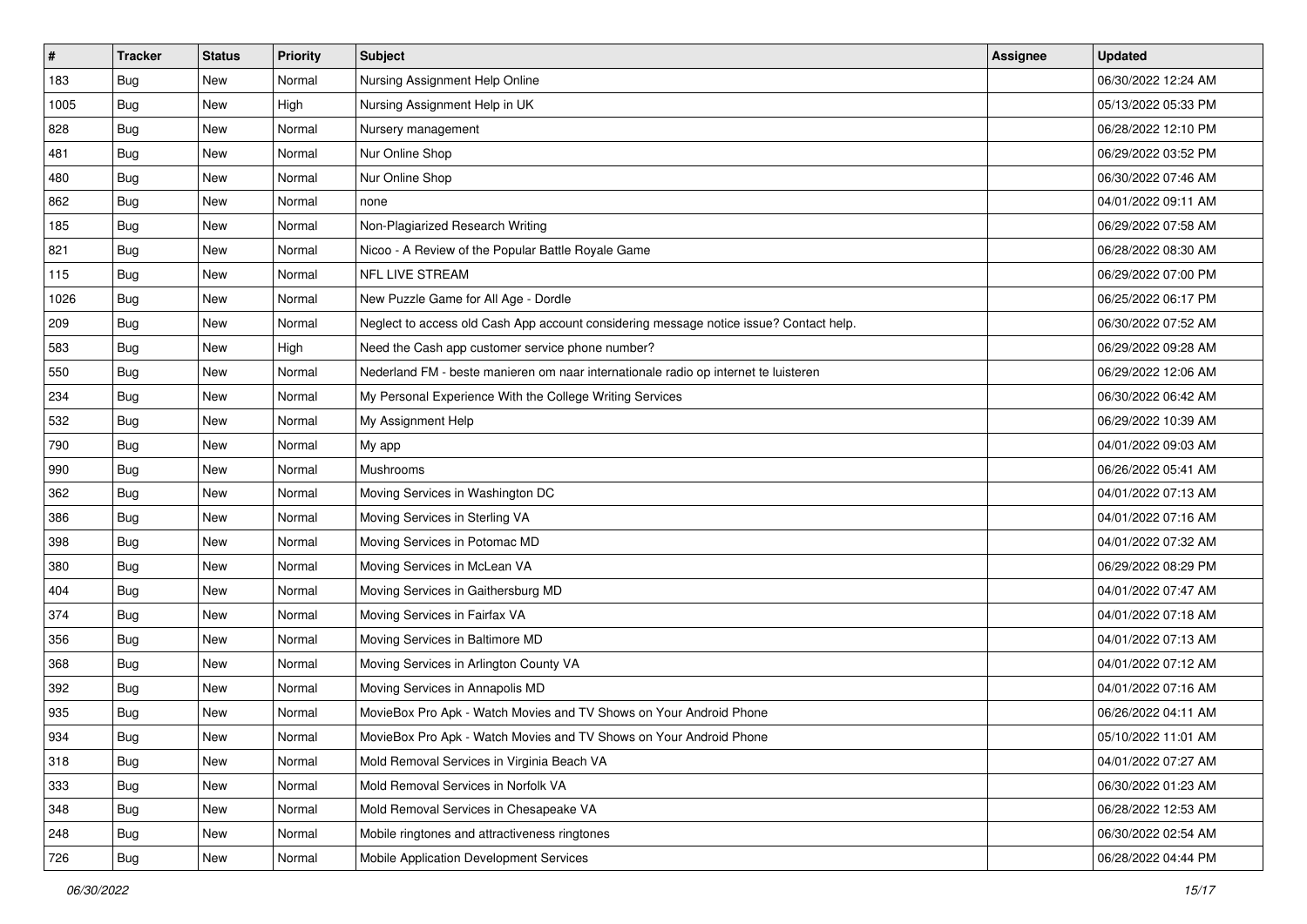| $\sharp$ | <b>Tracker</b> | <b>Status</b> | <b>Priority</b> | Subject                                                                                                                                                  | Assignee             | <b>Updated</b>      |
|----------|----------------|---------------|-----------------|----------------------------------------------------------------------------------------------------------------------------------------------------------|----------------------|---------------------|
| 905      | <b>Bug</b>     | New           | Normal          | MINI MILITIA MOD APK                                                                                                                                     |                      | 05/19/2022 01:54 PM |
| 820      | <b>Bug</b>     | New           | Normal          | Metal Slug Apk para Android                                                                                                                              |                      | 06/30/2022 07:20 AM |
| 819      | Bug            | New           | Normal          | Metal Slug Apk para Android                                                                                                                              |                      | 06/27/2022 09:35 AM |
| 205      | Bug            | New           | Low             | Mens Designer Glasses                                                                                                                                    |                      | 06/29/2022 11:48 PM |
| 988      | Bug            | New           | Normal          | <b>Medicinal Mushrooms</b>                                                                                                                               |                      | 06/27/2022 09:33 AM |
| 987      | <b>Bug</b>     | New           | Normal          | <b>Medicinal Mushrooms</b>                                                                                                                               |                      | 06/27/2022 07:13 PM |
| 114      | Bug            | New           | Normal          | <b>Medical Research Writing Services</b>                                                                                                                 |                      | 06/28/2022 12:06 AM |
| 991      | <b>Bug</b>     | New           | Normal          | <b>MDMA MOLLY</b>                                                                                                                                        |                      | 05/03/2022 12:03 AM |
| 310      | <b>Bug</b>     | New           | Normal          | Mattress Cleaning Services in Virginia Beach VA                                                                                                          |                      | 06/26/2022 04:33 AM |
| 328      | Bug            | New           | Normal          | Mattress Cleaning Services in Norfolk VA                                                                                                                 |                      | 04/01/2022 07:26 AM |
| 343      | <b>Bug</b>     | New           | Normal          | Mattress Cleaning Services in Chesapeake VA                                                                                                              |                      | 04/01/2022 07:16 AM |
| 953      | <b>Bug</b>     | New           | Normal          | Manga Dogs - Read Your Favorite Comics on Your Smartphone                                                                                                |                      | 06/27/2022 03:53 PM |
| 288      | Bug            | New           | Normal          | Make shopping easier                                                                                                                                     |                      | 04/01/2022 07:56 AM |
| 287      | Bug            | New           | Normal          | Make shopping easier                                                                                                                                     |                      | 04/01/2022 08:41 AM |
| 870      | Bug            | New           | Normal          | Mahjong Solitaire                                                                                                                                        |                      | 04/01/2022 09:12 AM |
| 612      | Bug            | New           | Normal          | Luxury Slingshot Rental                                                                                                                                  |                      | 06/29/2022 12:15 PM |
| 1121     | <b>Bug</b>     | New           | Normal          | LustreC do not run                                                                                                                                       |                      | 06/22/2022 08:43 AM |
| 825      | <b>Bug</b>     | New           | Normal          | Lucky Patcher Download                                                                                                                                   |                      | 06/26/2022 06:09 PM |
| 1111     | <b>Bug</b>     | New           | Normal          | LOLBeans is a fun battle royale game where you race with other players while avoiding obstacles. Reach the end<br>of the course in competitive gameplay! |                      | 06/26/2022 09:17 AM |
| 270      | <b>Bug</b>     | New           | Normal          | Logo Mansion                                                                                                                                             | Christophe<br>Garion | 04/01/2022 08:20 AM |
| 677      | <b>Bug</b>     | New           | Normal          | Logo Design Services Near Me                                                                                                                             |                      | 06/29/2022 11:58 AM |
| 365      | Bug            | New           | Normal          | Local Moving Services in Washington DC                                                                                                                   |                      | 04/01/2022 07:12 AM |
| 389      | <b>Bug</b>     | New           | Normal          | Local Moving Services in Sterling VA                                                                                                                     |                      | 04/01/2022 07:16 AM |
| 401      | Bug            | New           | Normal          | Local Moving Services in Potomac MD                                                                                                                      |                      | 04/01/2022 07:48 AM |
| 383      | <b>Bug</b>     | New           | Normal          | Local Moving Services in McLean VA                                                                                                                       |                      | 04/01/2022 07:17 AM |
| 377      | <b>Bug</b>     | New           | Normal          | Local Moving Services in Fairfax VA                                                                                                                      |                      | 04/01/2022 07:17 AM |
| 359      | Bug            | New           | Normal          | Local Moving Services in Baltimore MD                                                                                                                    |                      | 04/01/2022 07:15 AM |
| 371      | <b>Bug</b>     | New           | Normal          | Local Moving Services in Arlington County VA                                                                                                             |                      | 04/01/2022 07:13 AM |
| 395      | <b>Bug</b>     | New           | Normal          | Local Moving Services in Annapolis MD                                                                                                                    |                      | 04/01/2022 07:15 AM |
| 623      | Bug            | New           | Normal          | Listen to online radio stations for mobile phones                                                                                                        |                      | 06/29/2022 11:19 PM |
| 479      | Bug            | New           | Normal          | Limousine Service Bellevue WA                                                                                                                            |                      | 06/29/2022 09:16 AM |
| 1098     | <b>Bug</b>     | New           | Normal          | Life of a Fisherman                                                                                                                                      |                      | 06/26/2022 05:16 PM |